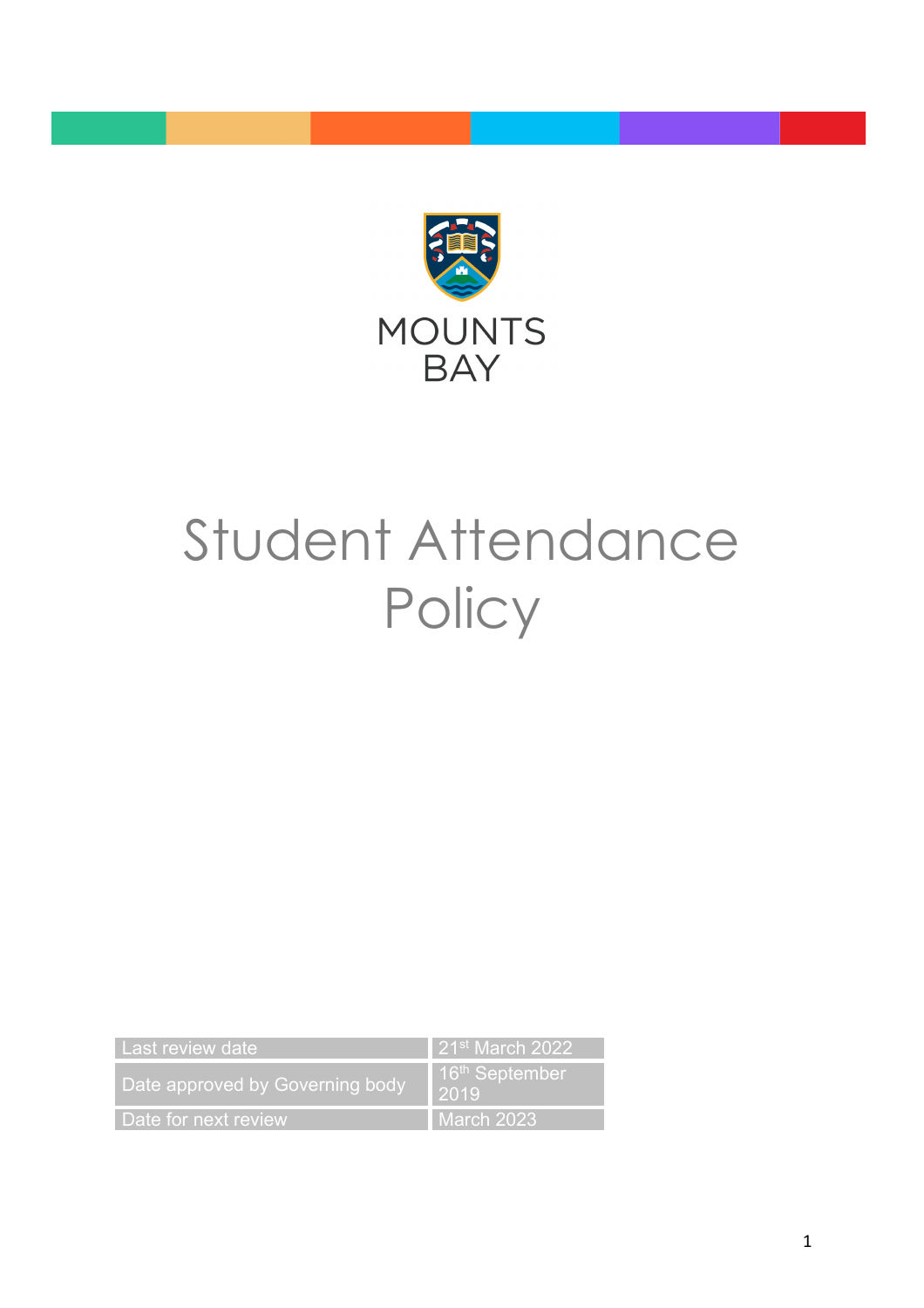# **Table of Contents**

| Objectives                                                                |    | $\overline{4}$  |
|---------------------------------------------------------------------------|----|-----------------|
| Systems and strategies for managing and improving attendance              |    | 4               |
| Term-time holidays                                                        |    | 6               |
| Extended leave of absence                                                 |    | 6               |
| Issuing penalty Notices in Respect of Unauthorised Absence from School    |    | $\overline{7}$  |
| School's roles and responsibilities                                       |    | 9               |
| Parents' / Carers' responsibilities                                       |    | 12 <sub>2</sub> |
| Students' responsibilities                                                |    | 13              |
| Governors' responsibilities                                               |    | 13              |
| Collection and analysis of data                                           |    | 13              |
| <b>Monitoring and Review</b>                                              |    | 14              |
| <b>Appendix 1 Register Codes</b>                                          |    | 15              |
| Appendix 2 Application form for absence during term time                  |    | 16              |
| Appendix 3 Checklist for Penalty Notice referral                          |    | 19              |
| Appendix 4 Attendance Flowchart                                           | 20 |                 |
| Appendix 5 ATT1 Letter (Warning)                                          |    | 22              |
| Appendix 6 ATT2 Letter (Invite to attendance clinic)                      | 23 |                 |
| Appendix 7 ATT3 Letter (Follow up attendance clinic & medical request) 24 |    |                 |
| Appendix 8 Letter (Truancy)                                               |    | 25              |
| Appendix 9 Letter (Broken weeks)                                          |    | 26              |
| Appendix 10 Letter (Absence authorised)                                   |    | 27              |
| Appendix 11 Letter (Absence not authorised)                               | 28 |                 |
| Appendix 12 Letter (Absence not authorised and you may be fined).         | 30 |                 |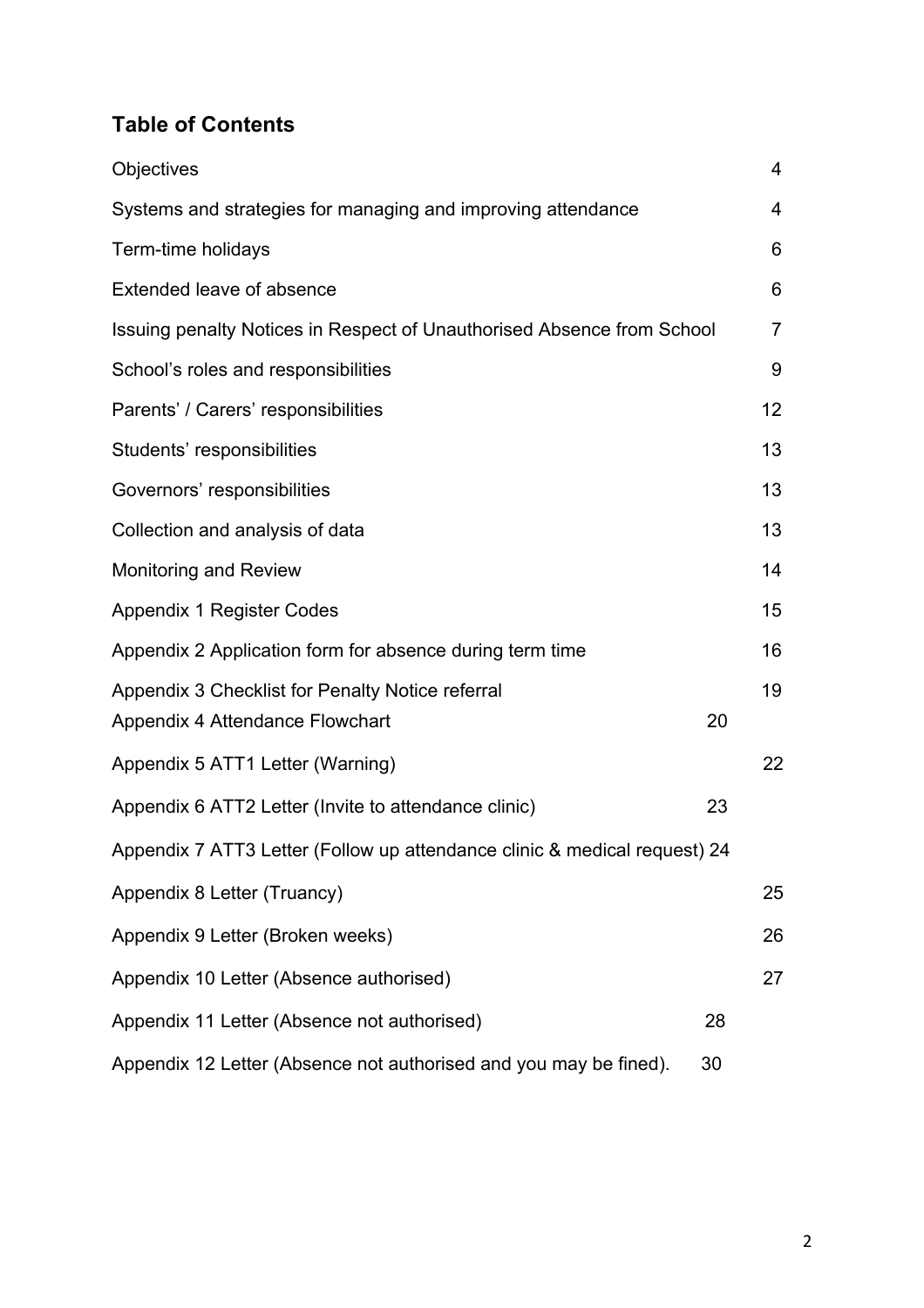# **Introduction**

At Mounts Bay we believe that everyone possesses the innate qualities needed for brilliance and success — they just need to work hard, have a positive attitude and make the most of opportunities.

A passion for developing and supporting talent has created an environment where everyone is empowered to realise and embrace their true potential.

The Governing Body have therefore adopted this policy to provide a clear framework for ensuring good student attendance.

# **LINKED DOCUMENTS**

Penalty Notices - Process Requirements for Schools. Cornwall Council August 2021

School Attendance - Guidance for Maintained Schools, Academies, Independent Schools and Local Authorities August 2020

Improving School Attendance – Support for Schools and Local Authorities January 2022 update

# **Aims**

- Mounts Bay Academy is committed to providing an education of the highest quality for all its students and recognises this can only be achieved by supporting and promoting excellent school attendance by all. Only by attending school regularly, and punctually, will children and young people be able to take full advantage of the educational opportunities available to them. High attainment depends on good attendance.
- The whole academy community students, parents and carers, tutors and crew leaders, the Student Services team, teaching and support staff and school governors – have a responsibility for ensuring good school attendance and have important roles to play. The purpose of the policy is to clarify everyone's part in this.
- The policy is based on current government and Local Authority guidance and statutory regulations. The academy will ensure that all relevant parties know of the policy and have access to it.

# **Objectives**

The primary objectives of this policy are:

- 1. To support the safeguarding of all children and families ensuring that students are in school.
- 2. When they are not in school, this policy sets out the procedures used for knowing where they are and safeguarding them.
- 3. To identify the strategies used to improve attendance and sets out the circumstances in which they may be deployed
- 4. To ensure that young people want to be at school, as the main driver to improve attendance
- 5. To establish what the barriers are to attending school then try to remove them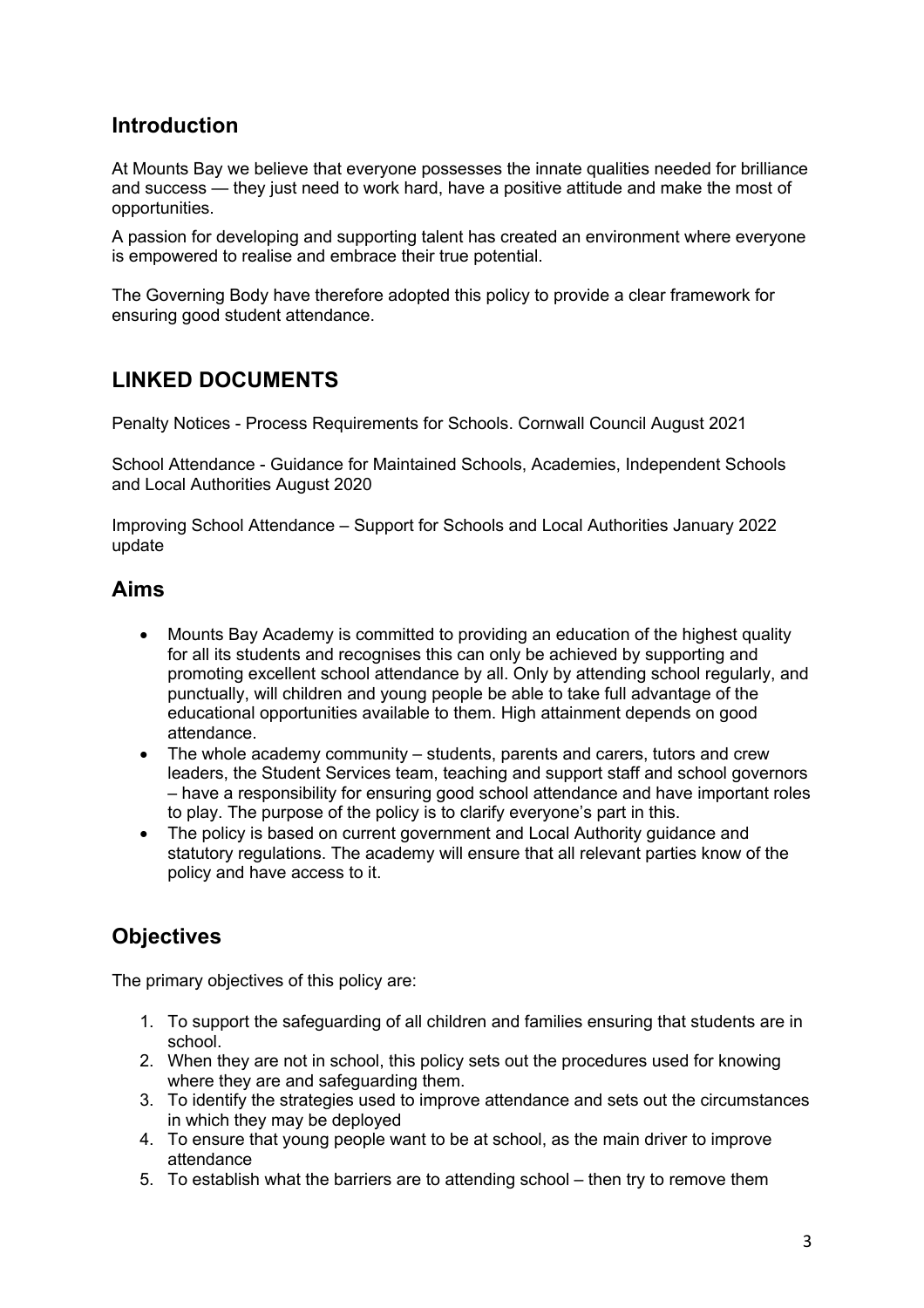6. To ensure that the consequences of not being at school have enough impact to change behaviours

# **Systems and strategies for managing and improving attendance**

Attendance has a very high profile at Mounts Bay Academy and is regularly discussed at assemblies and in tutor groups and crew meetings. Parents and Carers are regularly reminded in newsletters and school meetings about the importance of good attendance and its links to attainment, and weekly attendance figures are displayed in school. Current attendance rates for individual students are available to students and parents/carers through Edulink.

The main driver to improve attendance is to make young people want to be at school, and a range of strategies are employed by staff in order to make the student feel welcome at school:

- 1. Tutors and Crew leaders give a warm welcome to their students at the beginning of the day
- 2. Celebration of high rates of attendance both verbal and through the school rewards system
- 3. Celebration of academic progress
- 4. Constant reminder that school is needed in order to make the most of life chances
- 5. The availability of one to one support through the Student Provision team

# **First Day Calling**

Mounts Bay Academy has in place a system of first-day calling (and texting). This means that parents/carers will be telephoned (or texted) on the first day a student is absent without explanation to establish a reason for the absence. This helps to identify at an early stage, students who do not have a good reason for absence or who may be absent without their parents' or carers' knowledge. Where it is not possible to make contact with parents/carers on the first day of absence, the academy will continue to try to make contact by phone or if necessary by post. It does however remain the expectation that parents/carers should call on the first day of any absence.

Full details of the stage by stage process can be seen in the attendance flowchart in Appendix 4.

#### **Meetings with Parents/Carers**

Where there is an emerging pattern to a student's absence over a 3 to 4 week period (or sooner if staff are particularly concerned), with or without explanation, the Tutor will invite parents/carers to a meeting to discuss the reasons for the absences. Plans should be put in place with the parents/carers and student to resolve any difficulties and improve the attendance within a specified time limit – usually no more than 6 weeks. It will be explained to parents/carers that any future absences will be unauthorised unless there is clear evidence of a good reason for them.

If it is decided to proceed to prosecution, then a home visit will be arranged to discuss issues and any barriers to attendance.

#### **Referral to the Education Welfare Service**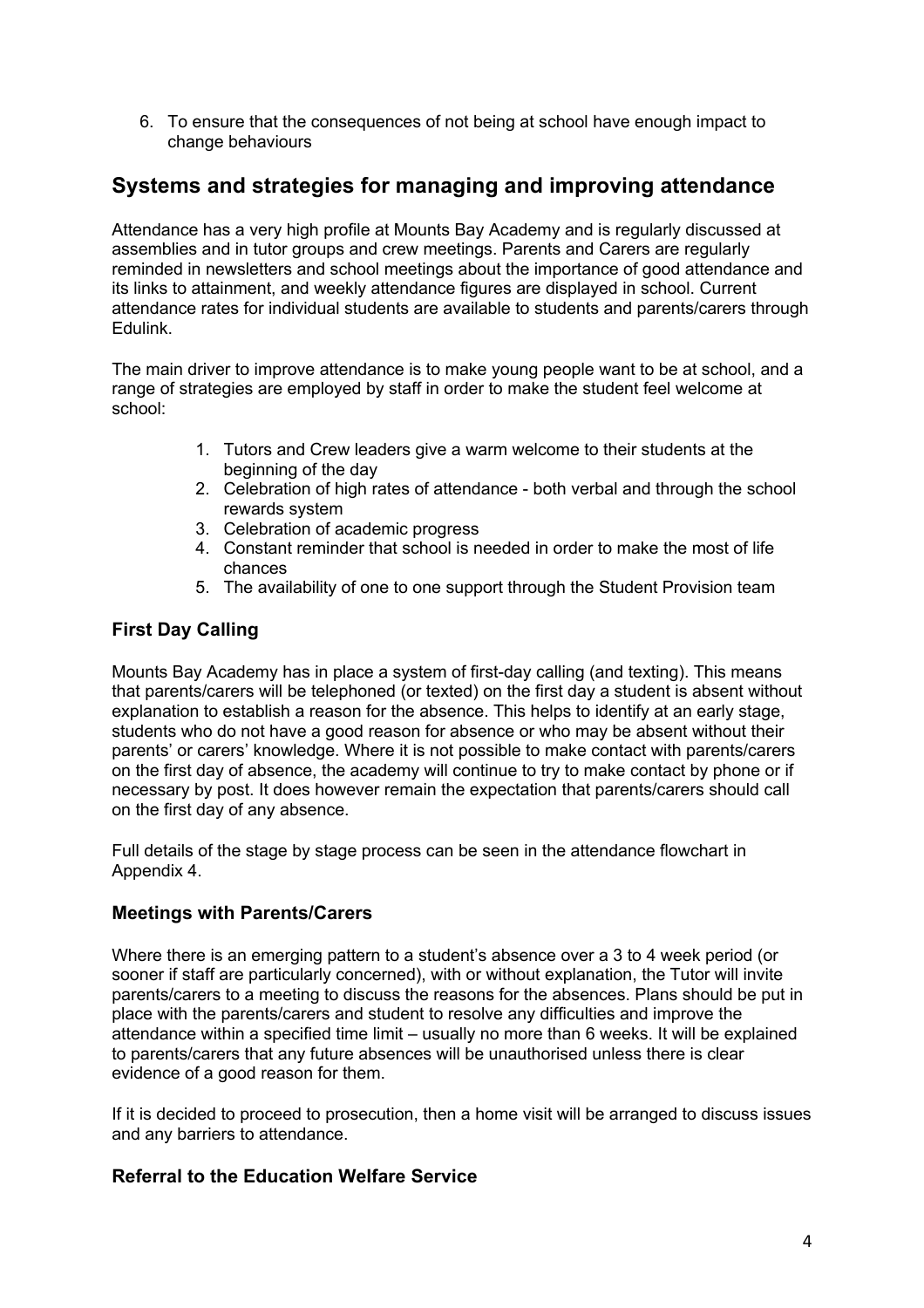If there continues to be unauthorised absences by the end of the specific time (or sooner if the student is failing to attend school at all), the case will be addressed by the relevant Head of School who oversees student attendance.

#### **Lateness and punctuality**

Students are expected to arrive at school, and be in the correct room for their tutor time, on time every day, and to then register in class for Period 1. It is very disruptive to their own education and that of others in their class if they are late. Students who arrive after the register closes will be marked absent for the whole session (a session being a morning or an afternoon). This absence will be unauthorised unless the academy is satisfied that there is a legitimate reason for the student to be late. Such a reason will not include things such as missing the bus, clothes in the washing machine or lost shoes. A student who is persistently absent by reason of lateness will be dealt with in the same way as other students with an emerging pattern of absence. If the matter is not resolved quickly, it will be referred to the relevant Head of School who oversees student attendance.

Students who arrive late for school but before the register closes are monitored for frequency of lateness. If the lateness is persistent, the parents/carers will be requested to give a reason. Poor attendance is recorded on SIMS and it also attracts an N code and resultant sanction (cf. Behaviour Policy).

For health and safety reasons it is important that the academy knows who is in the building. Students arriving late should therefore report to the Main Reception to sign in. It is important that all students arriving late follow this procedure.

For the same reason it is important that students leaving the premises legitimately (e.g. for a medical appointment), or returning to school later in the day report to the Main Reception.

#### **Post-registration truancy**

Post-registration truancy occurs when a student goes missing from school having previously registered for the session. This behaviour not only means the student will not be receiving a full-time education, it also potentially renders them vulnerable to harm. Mounts Bay Academy takes this very seriously and will endeavour to ensure it does not happen. If, however, a student appears to have left the premises without authorisation, the academy will try to make contact with their parents/carers immediately. The academy's Behaviour policy will be used.

# **Term-time Holidays**

Term-time holidays will not be authorised, except in exceptional circumstances.

Mounts Bay Academy will consider every application individually; however, the academy's policy is to NOT grant leave of absence for a holiday other than in the most exceptional circumstances. An application must be made using the appropriate school holiday form, at least **two weeks** in advance of the intended holiday.

Mounts Bay Academy will respond to all requests for a leave of absence in writing, using the request form (Appendix 2).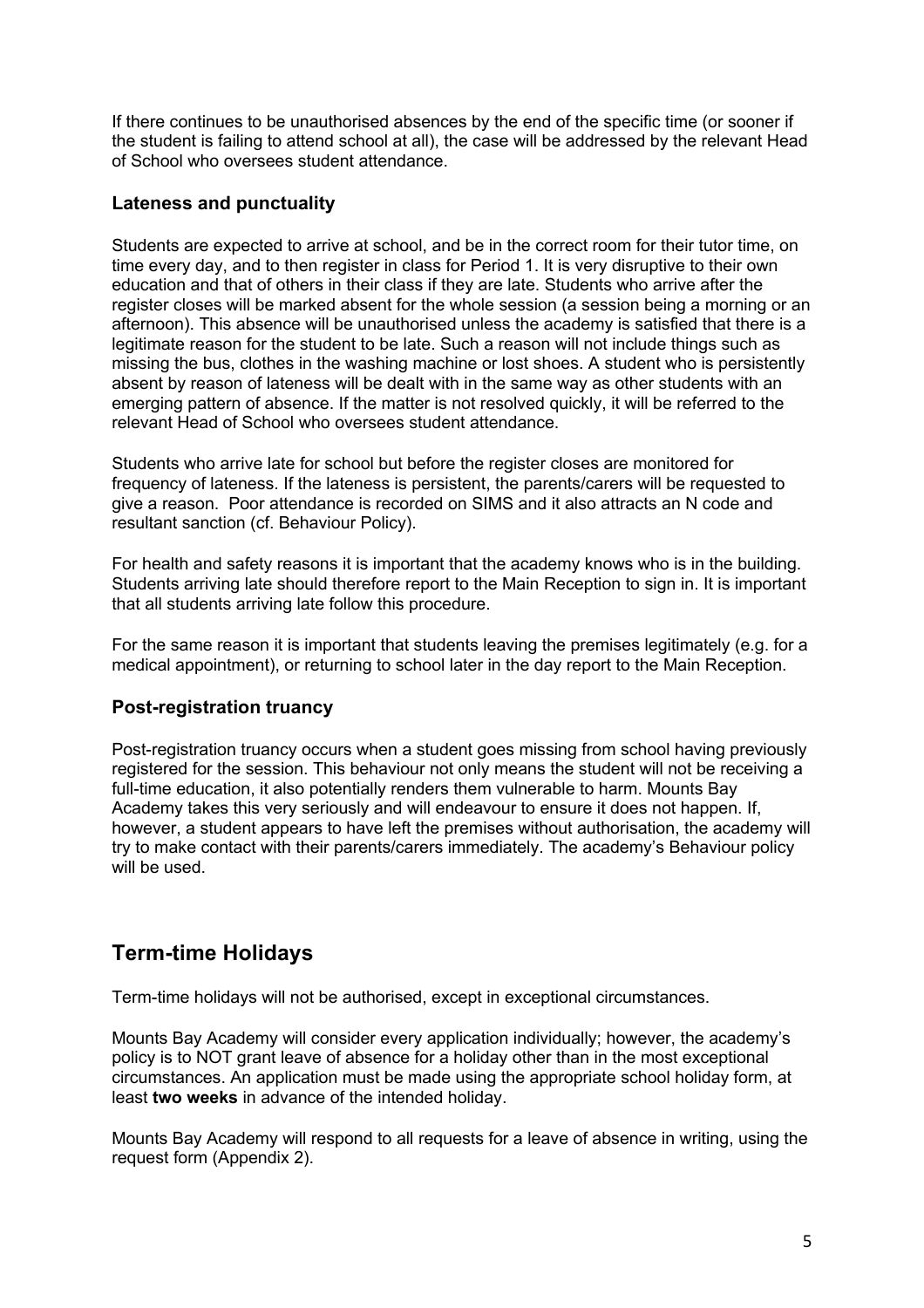# **Extended leave of absence**

In considering absence for extended trips overseas Mounts Bay Academy will take account of the following:

- a visit to family overseas has a very different significance from a normal 'holiday'
- such visits may be important in terms of children's identify and self-esteem as they grow up
- parents/carers may feel that the reasons for their visit outweigh the importance of their child's uninterrupted attendance at school (although parents/carers could be encouraged to use the school holiday periods for at least part of their trip)
- the reasons for wishing to make a visit is more difficult, particularly for minority ethnic families, where huge distances and high costs are involved
- where extended leave of absence is granted there will be an expectation that the student undertakes some school-set work during this period.

# **Issuing of Penalty notices in respect of Unauthorised absence from school**

Penalty Notices are issued by Cornwall Council under sections 444A and 444B of the Education Act 1996. They are issued following a referral from an authorised person at Mounts Bay Academy, this will be the Principal, the Senior Vice Principal, one of the Heads of School, or any other member of staff as delegated by the Principal. However, no referrals will be made without all of these parties being aware.

Parents/carers will be committing an offence if they fail to ensure the regular and punctual attendance of their child at the school where their child is registered, unless the absence has been authorised by the school.

Having consulted with the Education Welfare Service and other local schools, the academy has established a list of criteria which need to be met before parents/carers can be considered for a Penalty Charge referral:

- The overall record of attendance for the individual student in the current academic year should be less than 94.5%
- The individual student should have at least twelve sessions of unauthorised absence within the space of 100 sessions (ten school weeks) – this is equivalent to 6 days of absence over ten x five-day school weeks
- The student is not a child in care
- The student is not a young carer
- Where an unauthorised holiday is taken: The parent/carer applied for absence due to a term time holiday to be authorised and the academy did not authorise this and informed the parent/carer in writing using the appropriate letter which details the possibility of a penalty charge being issued; and the parent/carer removed the student from school for the holiday despite the absence not being authorised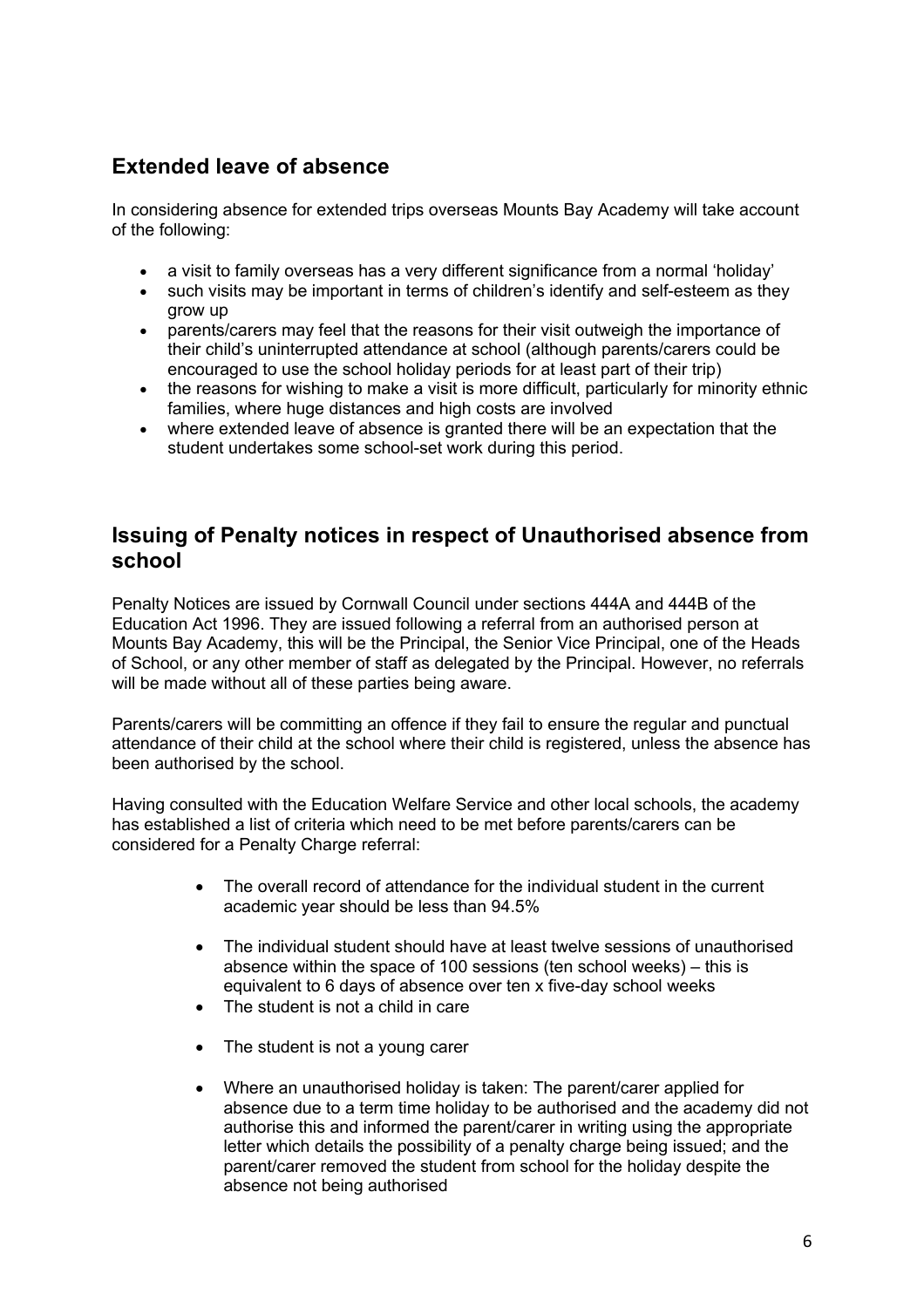• In the case of persistent poor attendance: There is evidence of a clear series of warnings being given to the parent/carer prior to instances of unauthorised absence. These warnings have been written and contain full details of the consequences of further unauthorised absences; The academy has offered support in terms of face to face meetings; and these meetings have either not been attended by the parent/carer or not had the desired effect of stopping the unauthorised absence.

Prior to the issuing of a Penalty Notice, the following criteria must be considered and satisfied:

- 1. Will this be an effective measure in helping the pupil return to school and/or ensure future regular attendance?
- 2. Is it reasonable to expect that the parent/carer is capable of ensuring the pupil's regular attendance?
- 3. Is there evidence of a lack of parental/carer cooperation in responding to the advice/support offered?
- 4. When considering whether or not a Penalty Notice is appropriate, it should also be borne in mind that if the parent were to fail to pay the Penalty, they could not be prosecuted for the non-payment of the penalty itself but would have to be prosecuted for the original offence to which the Penalty Notice relates; and prosecution proceedings for the particular offence for which the Penalty Notice was issued could not be initiated until after the final deadline for payment has passed i.e. 28 days after receipt of the Notice.

Exact details of the procedure to be followed for referrals concerning penalty notices are to be found in the linked document Code of Conduct For Issuing Penalty Notices In Respect Of Unauthorised Absence from School 2017

# **School's roles and responsibilities**

#### **Staff**

All staff (teaching and support) at Mounts Bay Academy have a key role to play in supporting and promoting excellent school attendance and will work to provide an environment in which students are eager to learn, feel valued members of the school community and look forward to coming to school every day. Staff have a responsibility to set a good example in matters relating to their own attendance and punctuality.

In line with the ethos and vision of Mounts Bay Academy, school staff are supportive in their approach to improving rates of attendance and some of the supportive strategies used are outlined in Section 5 of this policy.

However, where these strategies do not have the desired effect and attendance continues to be a concern, this policy outlines a range of more punitive measures which can be used alongside the supportive strategies.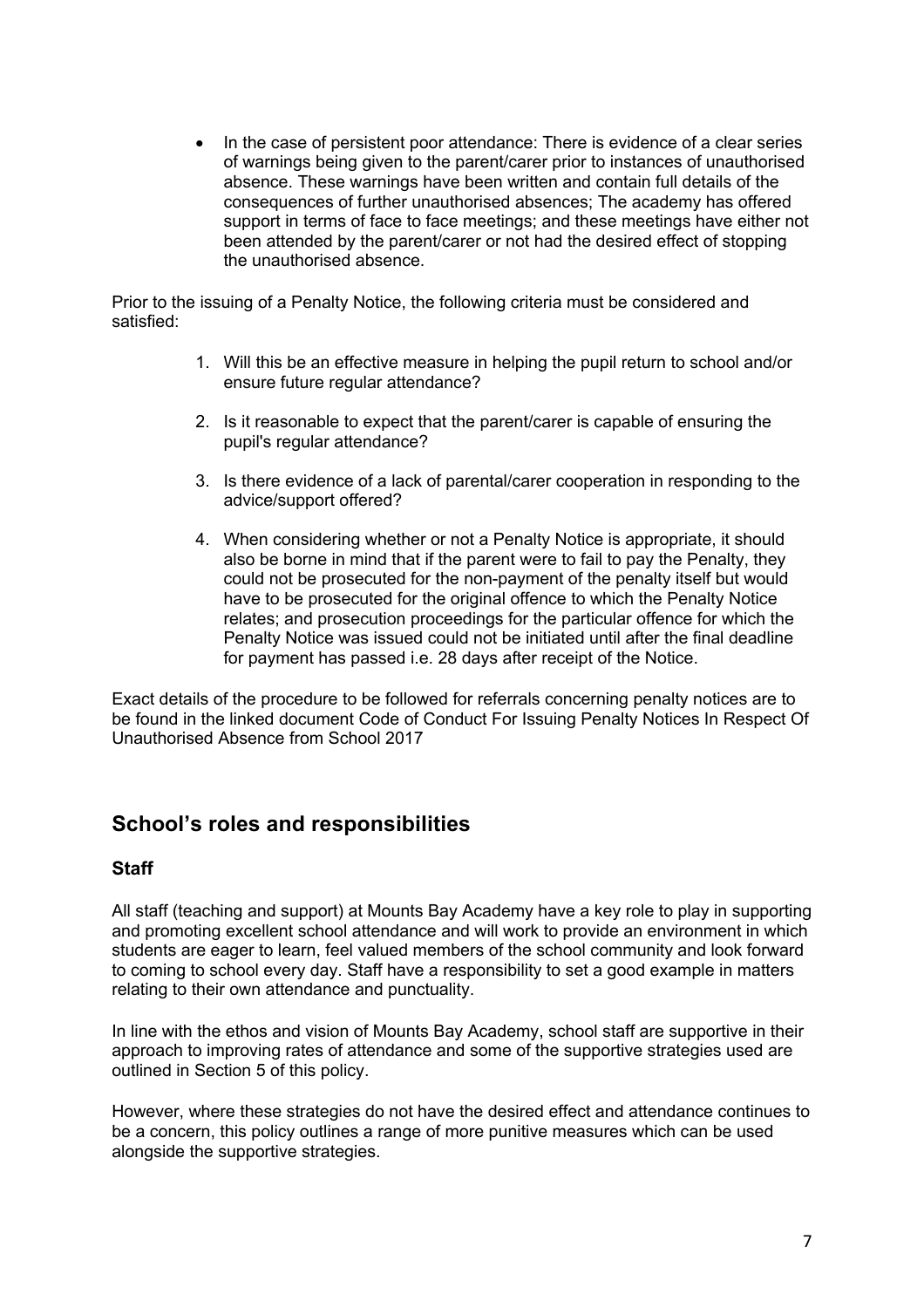## **Senior Leadership Team**

The Vice Principal with responsibility for Social Development leads the Heads of School, Heads of Year, Heads of House, Learning Support Mentors, Head of Inclusion, the Attendance Officer in promoting regular and improved attendance, and will ensure the Attendance Policy is consistently applied throughout the academy.

The Assistant Principal overseeing attendance will ensure that:

- up-to-date attendance data and issues are shared with the SLT
- are made available to tutors, crew leaders, other staff, students and parents/carers;
- Parents/Carers are reminded about the importance of good school attendance
- Reports are prepared for the governing body.
- Attendance issues are identified at an early stage and that support is put in place to deal with any difficulties.

#### **Registration**

The academy is required to mark the attendance register twice each day; once at the start of Period 1 and once during the afternoon session. Classroom teachers are responsible for completing the attendance registers using the teacher app on their iPads.

- The register will be called promptly at 8:40 am, and also within ten minutes of each lesson starting at 9:10, 10:40. 12:05 and 14:00. A mark will be made during the registration period in respect of each child.
- The morning register usually closes at 9:10, and any student who arrives after the closing of the register will count as absent. Students who arrive late but before the register closes will be counted as present but there will be a sanction set by the Tutor, Crew Leader or Head of Year.

#### **Categorising absence**

A mark will be made in respect of each child during registration. Any child who is not present at this time will be marked as an unauthorised absence unless leave has been granted by the academy and the reason for absence is already known and accepted by the academy as legitimate. Where a reason for absence is given and accepted by the academy at a later stage, the register will be amended in such a way that the original entry and the amendment / correction are distinguishable.

Mounts Bay Academy recognises the clear links between attendance and attainment, and between attendance and safeguarding children. It recognises that inappropriate authorisation of absence can be just as damaging to a child's education, as authorised absence will potentially send a message to parents/carers that any reason for non-school attendance is acceptable and can render children extremely vulnerable to harm. If absence is frequent or continuous, and except where a child is clearly unwell, staff at Mounts Bay Academy will challenge parents/carers about the need and reasons for their child's absence and will encourage them to keep absences to a minimum. A note or explanation from a student's home does not mean an absence becomes authorised. The decision whether or not to authorise an absence will always rest with the academy.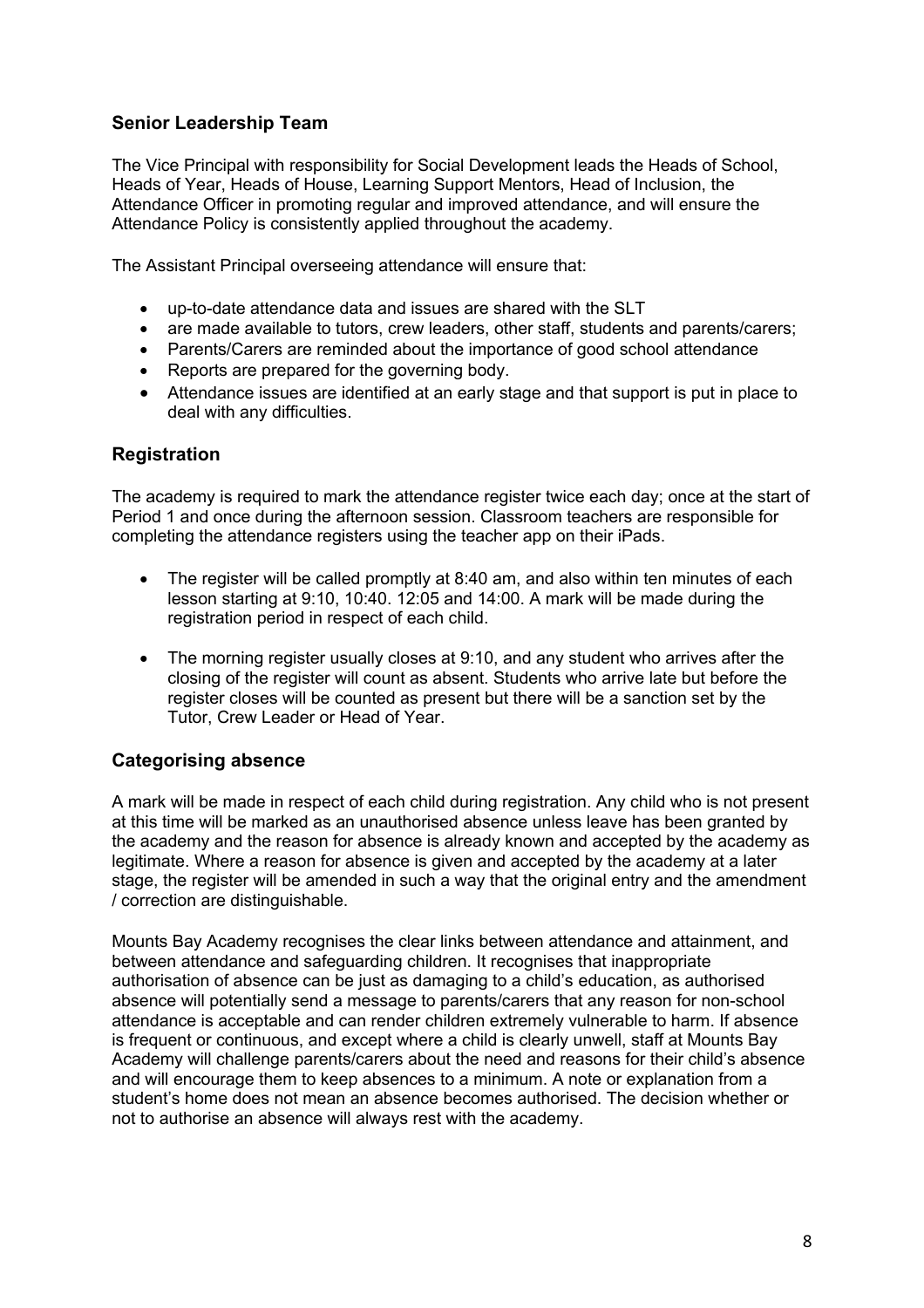If no explanation about an absence is received by the academy within 2 weeks, the absence will automatically be marked as an unauthorised absence. This changes the code from a 'N' to an 'O'. A full list of absence codes and their descriptions can be seen in **Appendix 1.**

Absence will be authorised in the following circumstances:

- a) where leave has been granted by the school in advance, for example
	- $\circ$  A student is to participate in an approved performance for which a licence has been granted by the Local Authority.
	- $\circ$  A student is involved in an exceptional special occasion in authorising such an absence the individual circumstances of the particular case and the student's overall pattern of attendance will be considered. Exceptional circumstances for absence can only be authorised by the Principal.
- b) Where the school is satisfied that the child is too ill to attend.

c) Where the student has a medical appointment (although parents/carers should be encouraged to make these out of school hours wherever possible, and to return their child to school immediately afterwards – or send the child to school beforehand.

d) Where there is an unavoidable cause for the absence which is beyond the family's control, e.g. extreme weather conditions.

e) The absence occurs on a day exclusively set aside for religious observance by the religious body to which the student or student's parents/carers belong.

f) The student lives more than three miles and no suitable transport arrangements have been made by the Local Authority.

g) The student is of no fixed abode, the student's parent/carer is engaged in a trade which required the student to travel, the student has attended school as often as the nature of the trade permits and the student has attended 200 sessions in the preceding 12 months.

h) In other exceptional circumstances (e.g. a family bereavement) and for a very limited period.

Except in the circumstances described above, absences will be unauthorised.

Some examples of reasons for not authorising absence would be:

- no explanation has been given by the parent
- the school is not satisfied with the explanation
- the student is staying at home to mind the house
- the student is shopping during school hours
- the student is absent for unexceptional reasons, e.g. a birthday
- the student is absent from school on a family holiday
- The student has been stopped during a truancy sweep and is unable (or the parent is unable) to give a satisfactory reason for the absence.

#### **Approved educational activity**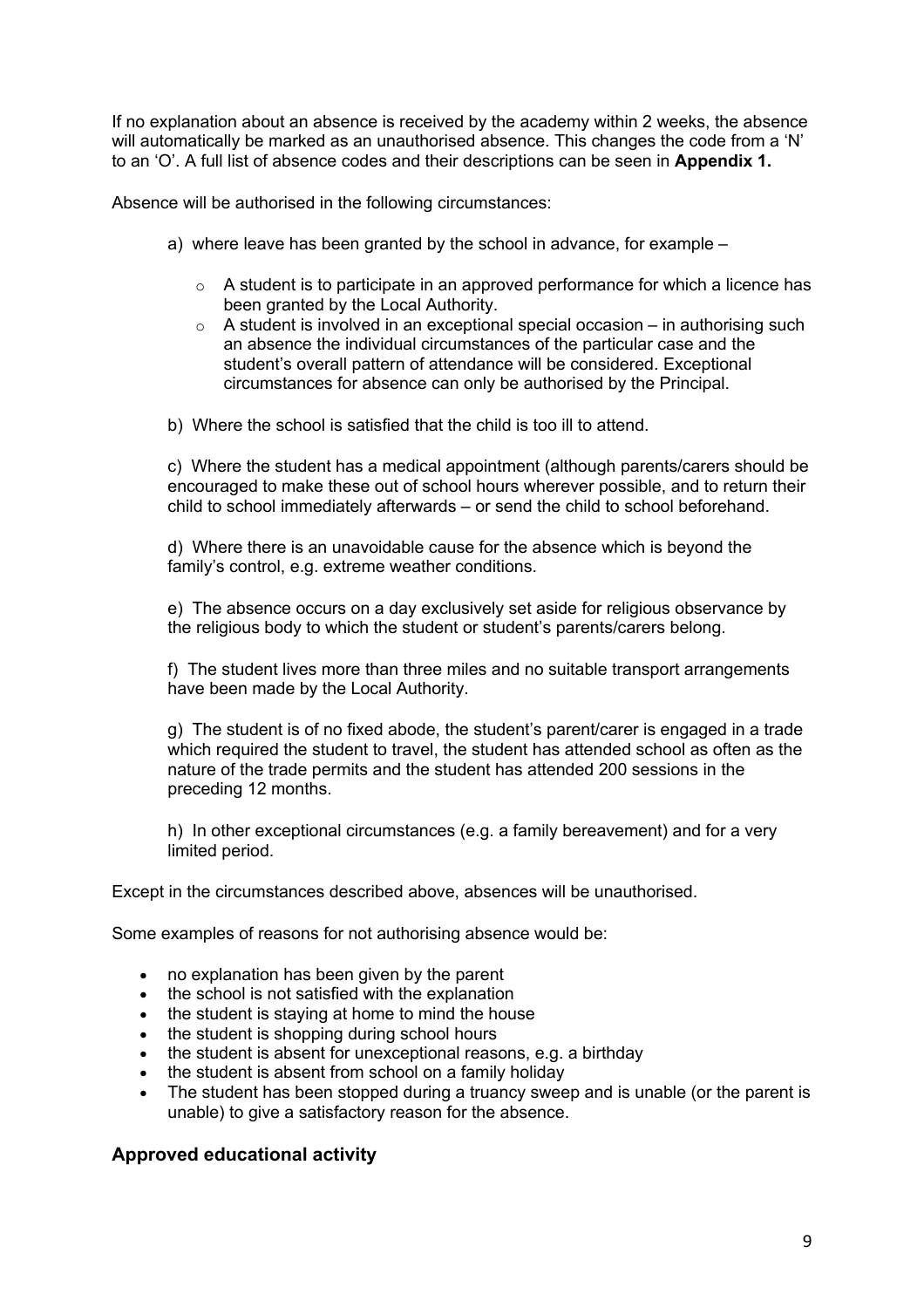Where a student is engaged in off-site approved educational activities, the academy will check the student's attendance on a daily basis before entering the appropriate code in the register.

## **Staff Training**

The Member of SLT & Attendance Manager will ensure that all staff responsible for taking registers, including any temporary or supply staff, receive sufficient training to enable them to perform the task accurately.

#### **Alternative Provision**

There are a number of students for whom alternative provision is set up. This might be with an alternative provider such as the Penwith WAVE Academy or the Cornwall Hospital Education Service (CHES). The academy has a range of partners with whom they work collaboratively to provide a range of packages for students. Some of these provisions are part time and some are a combination of school-based education and off-site provision. Referral to these programmes comes from a member of the Student Services team working in partnership with the external provider. Safeguarding is paramount and it is essential that the school knows the whereabouts of students who are involved in alternative programmes.

# **8. Parents' / carers' responsibilities**

The prime responsibility for ensuring children receive an appropriate and full-time education rests with parents / carers (defined by the **Education Act 1996** as those with parental responsibility and those who have the care of a child), who will be supported and encouraged by Mounts Bay Academy.

Mounts Bay Academy expects that parents / carers will:

- ensure their children attend the academy regularly;
- support their children's attendance by keeping requests for absence to a minimum;
- Not expect the academy to automatically agree any requests for absence, and not condone unjustified absence from school.

Parents / carers will also be expected to:

- notify Mounts Bay Academy on the first day of absence, by telephoning the school's (01736 363240 ext. attendance) before 9.10am.
- ensure their child arrives at school on time, properly dressed and with the right equipment for the day
- work in partnership with the academy, for example by attending parents'/carers' meetings and consultations, taking an interest in their child's work and activities
- contact the academy without delay if they are concerned about any aspects of their child's school life. Mounts Bay Academy will endeavour to support parents to address their concerns.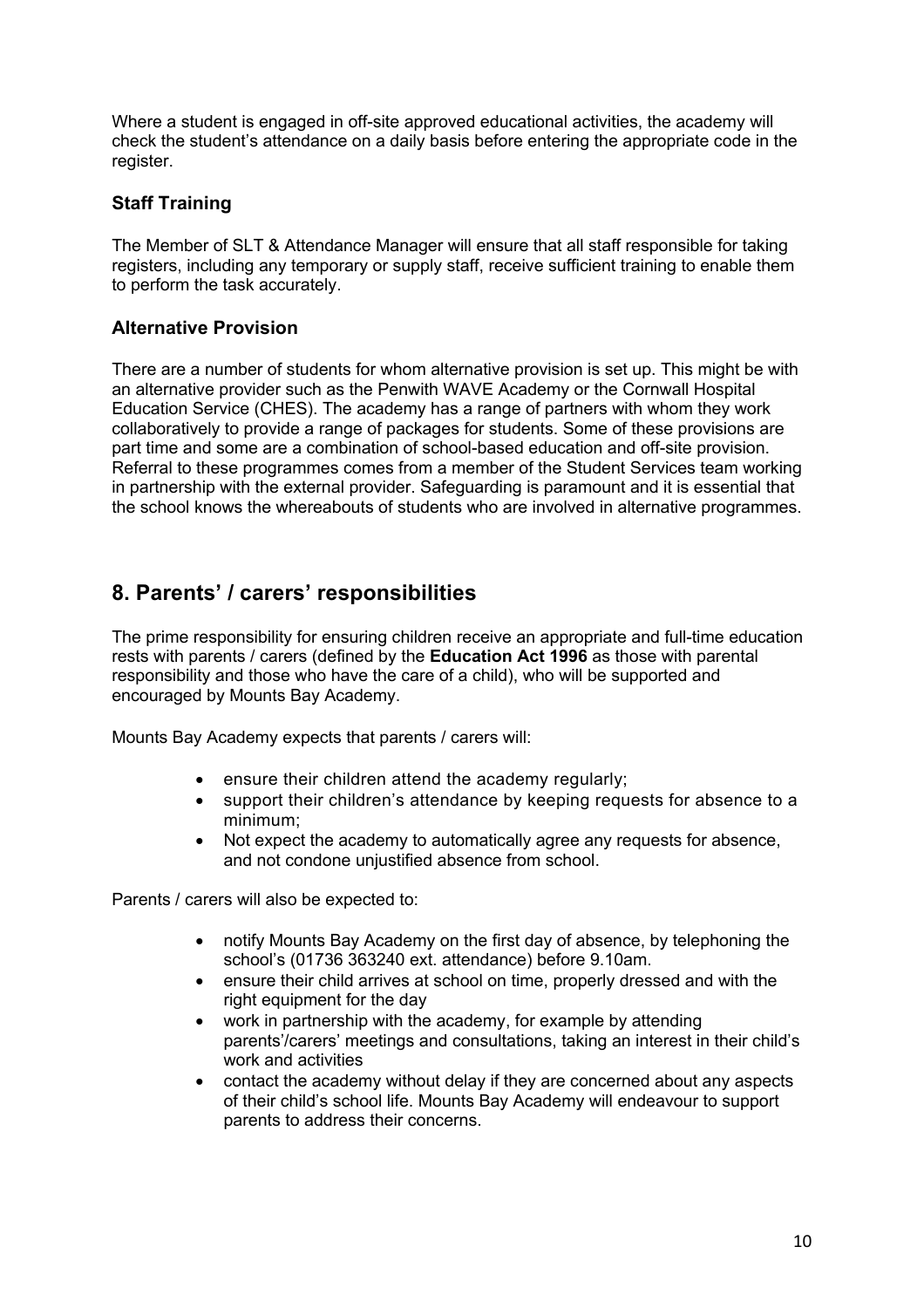# **9. Students' responsibilities**

All students should be aware of the importance of regular school attendance. If they are having difficulties that may prevent them from attending school regularly, they should speak to their Tutor, Crew Leader or Head of Year.

Students should attend all their lessons on time, ready to learn. If they have been absent from school they should give a note from their parents/carers to explain the absence to a member of the Student Services team. Students also have a responsibility for following school procedures if they arrive late.

# **10. Governors' responsibilities**

The governing body will make arrangements to ensure that their functions relating to the conduct of the academy are exercised in a way that safeguards and promotes the welfare of children who are students at the academy.

# **11. Collection and analysis of data**

Mounts Bay Academy will ensure that attendance data is complete, accurate, analysed and reported to the senior leadership team, parents/carers and the governing body. The data will inform the academy's practice to improve attendance and prevent disaffection.

Attendance is monitored by house, subject, and faculty and by reasons for absence. It is also analysed by gender, ethnicity, students with special educational needs, those in receipt of the Pupil Premium, and those who are vulnerable to poor attendance.

Accurate attendance returns are made to the DFE within the stipulated time frame.

In the case of a student transferring school, the attendance record from their previous school comes with them ie. A student who is approaching prosecution and has EWO involvement at a previous school cannot erase this record of poor attendance by moving to the roll of another school.

# **12. Monitoring and Review**

The Principal will ensure that:

- a recording and reporting system is in place and is maintained;
- attendance statistics, strategies and impacts are reported to the Senior Leadership Team

The Governing Body receives monitoring reports on attendance and the implementation and effectiveness of this policy.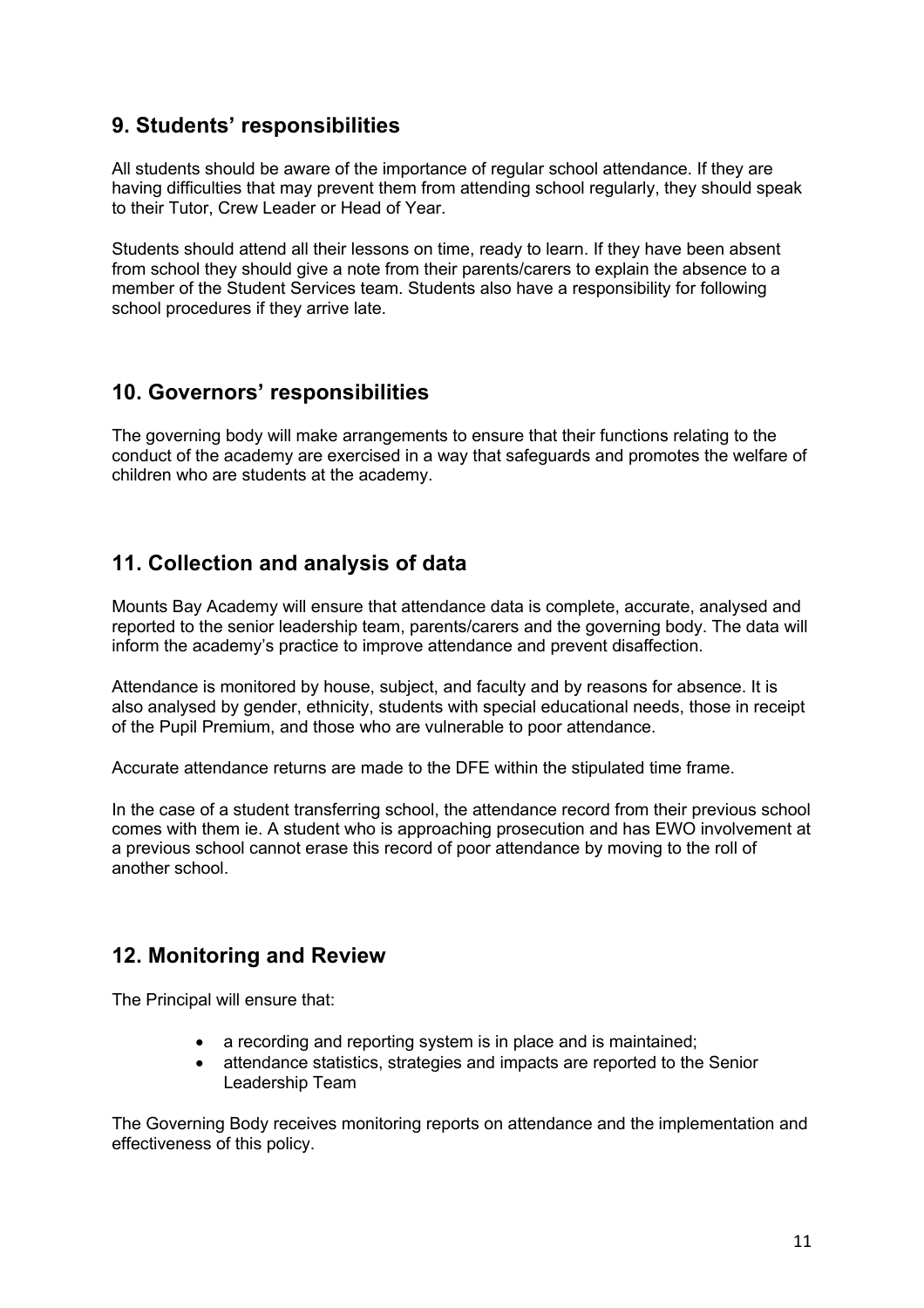The effectiveness of the policy will be measured by the overall rates of student attendance and the numbers of students falling into the Persistent Absence category.

The Attendance policy will be reviewed by the Governing Body every 2 years.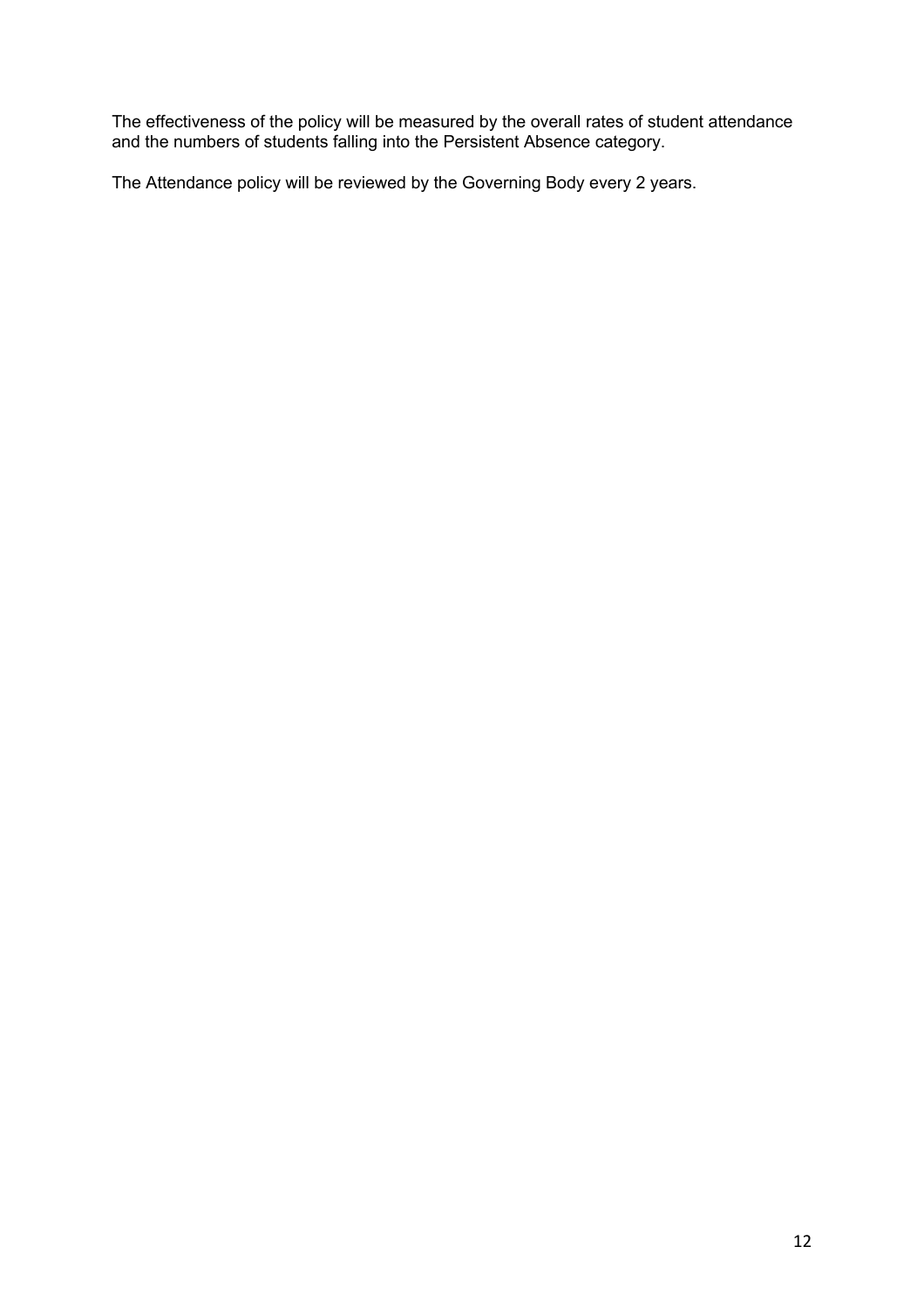# **REGISTER CODES**

|                         | <b>CODEDESCRIPTION</b>                                                                  | <b>MEANING</b>                         |  |
|-------------------------|-----------------------------------------------------------------------------------------|----------------------------------------|--|
|                         | Present (AM)                                                                            | Present                                |  |
|                         | Present (PM)                                                                            | Present                                |  |
| $\overline{\mathbf{B}}$ | Educated off site (NOT Dual registration)                                               | <b>Approved Education Activity</b>     |  |
| C                       | Other Authorised Circumstances (not covered by<br>another appropriate code/description) | Authorised absence                     |  |
| D                       | Dual registration (i.e. student attending other<br>establishment)                       | <b>Approved Education Activity</b>     |  |
| E                       | Excluded (no alternative provision made)                                                | Authorised absence                     |  |
| F                       | Extended family holiday (agreed)                                                        | Authorised absence                     |  |
| G                       | Family holiday (NOT agreed or days in excess of<br>agreement)                           | Unauthorised absence                   |  |
| Η                       | Family holiday (agreed)                                                                 | Authorised absence                     |  |
|                         | Illness (NOT medical or dental etc. appointments)                                       | Authorised absence                     |  |
| J                       | Interview                                                                               | <b>Approved Education Activity</b>     |  |
|                         | Late (before registers closed)                                                          | Present                                |  |
| M                       | Medical/Dental appointments                                                             | Authorised absence                     |  |
| N                       | No reason yet provided for absence                                                      | Unauthorised absence                   |  |
| O                       | Unauthorised absence (not covered by any other<br>code/description)                     | Unauthorised absence                   |  |
| P                       | Approved sporting activity                                                              | <b>Approved Education Activity</b>     |  |
| R                       | Religious observance                                                                    | Authorised absence                     |  |
| $\frac{1}{2}$           | Study leave                                                                             | Authorised absence                     |  |
|                         | Traveller absence                                                                       | Authorised absence                     |  |
| U                       | Late (after registers closed)                                                           | Unauthorised absence                   |  |
| V                       | Educational visit or trip                                                               | <b>Approved Education Activity</b>     |  |
| W                       | Work experience                                                                         | <b>Approved Education Activity</b>     |  |
| X                       | Non-compulsory school age absence                                                       | Not counted in possible<br>attendances |  |
| Y                       | Enforced closure                                                                        | Not counted in possible<br>attendances |  |
| Z                       | Student not yet on roll                                                                 | Not counted in possible<br>attendances |  |
| #                       | School closed to students                                                               | Not counted in possible<br>attendances |  |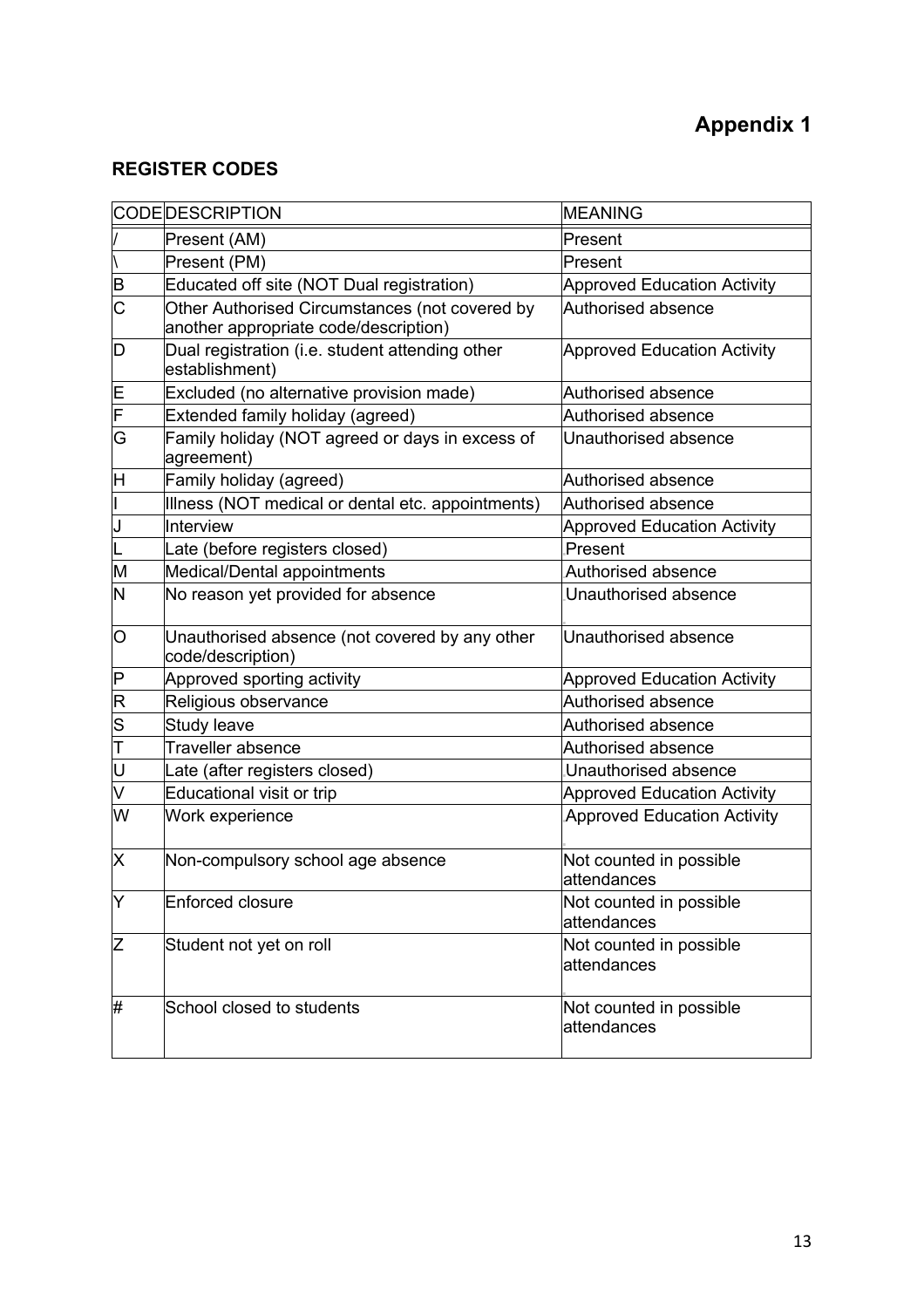# **Mounts Bay Academy**

# **Request for leave of absence in exceptional circumstances**

(Please read carefully the Absence from School for Exceptional Circumstances Information for Parents, which is attached)

| <b>Name of student</b>                                                                                                                                                                                                                                                                                                                                                                                                                     |  |             |
|--------------------------------------------------------------------------------------------------------------------------------------------------------------------------------------------------------------------------------------------------------------------------------------------------------------------------------------------------------------------------------------------------------------------------------------------|--|-------------|
| <b>Tutor group</b>                                                                                                                                                                                                                                                                                                                                                                                                                         |  |             |
| <b>Start date of absence</b>                                                                                                                                                                                                                                                                                                                                                                                                               |  |             |
| <b>Return date from absence</b>                                                                                                                                                                                                                                                                                                                                                                                                            |  |             |
| Number of school days missed                                                                                                                                                                                                                                                                                                                                                                                                               |  |             |
| Please detail below the exceptional reason for your request for absence in term time and include<br>any supporting information. The Academy will not be able to consider your request without your<br>supporting documents.                                                                                                                                                                                                                |  |             |
| Declaration: I have read the Absence from School for Exceptional Circumstances Information for Parents<br>and understand I/we may receive a penalty notice if my/our child receives unauthorised school absence as<br>a result of this request. Please note the school day is divided into 2 registration periods, for example<br>if your child is absent for one day this equals 2 sessions and a five-day absence equals 10<br>sessions. |  |             |
| Signed (parent/carer)                                                                                                                                                                                                                                                                                                                                                                                                                      |  | <b>Date</b> |

**For official use only**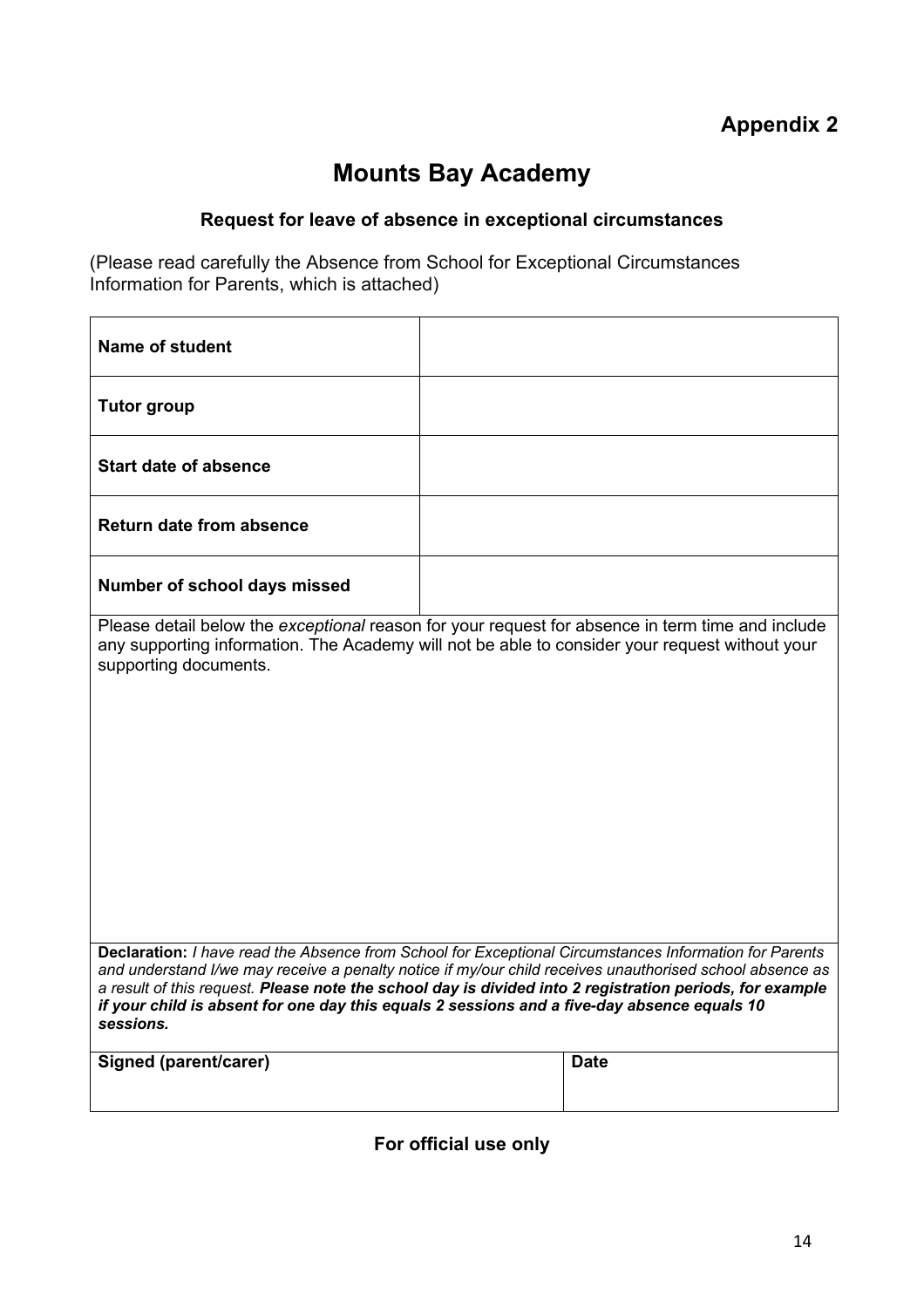# **To be completed by Tutor and submitted to the Attendance Manager**

| <b>Current attendance %</b>            |                                                           |
|----------------------------------------|-----------------------------------------------------------|
| Has leave been requested previously?   | Y/N                                                       |
| <b>Current attainment</b>              | <b>Outstanding / Good /</b><br><b>Satisfactory / Poor</b> |
| 10 days notice given?                  | Y/N                                                       |
| <b>Supporting documents submitted?</b> | Y/N                                                       |
| Tutor                                  | <b>Date</b>                                               |

### **To be completed by SLT lead**

|                                                                                                                | Signed / Date |  |
|----------------------------------------------------------------------------------------------------------------|---------------|--|
| Supporting documents seen by                                                                                   |               |  |
| Thank you for your request, which<br>has been authorised.                                                      |               |  |
| Thank you for your request. Unfortunately, this request has not been authorised<br>for the following reasons - |               |  |

Original signed and completed forms to be retained with student's records.

Copy should be returned to the parent/carer of the student to confirm authorised or unauthorised absence prior to the intended absence period.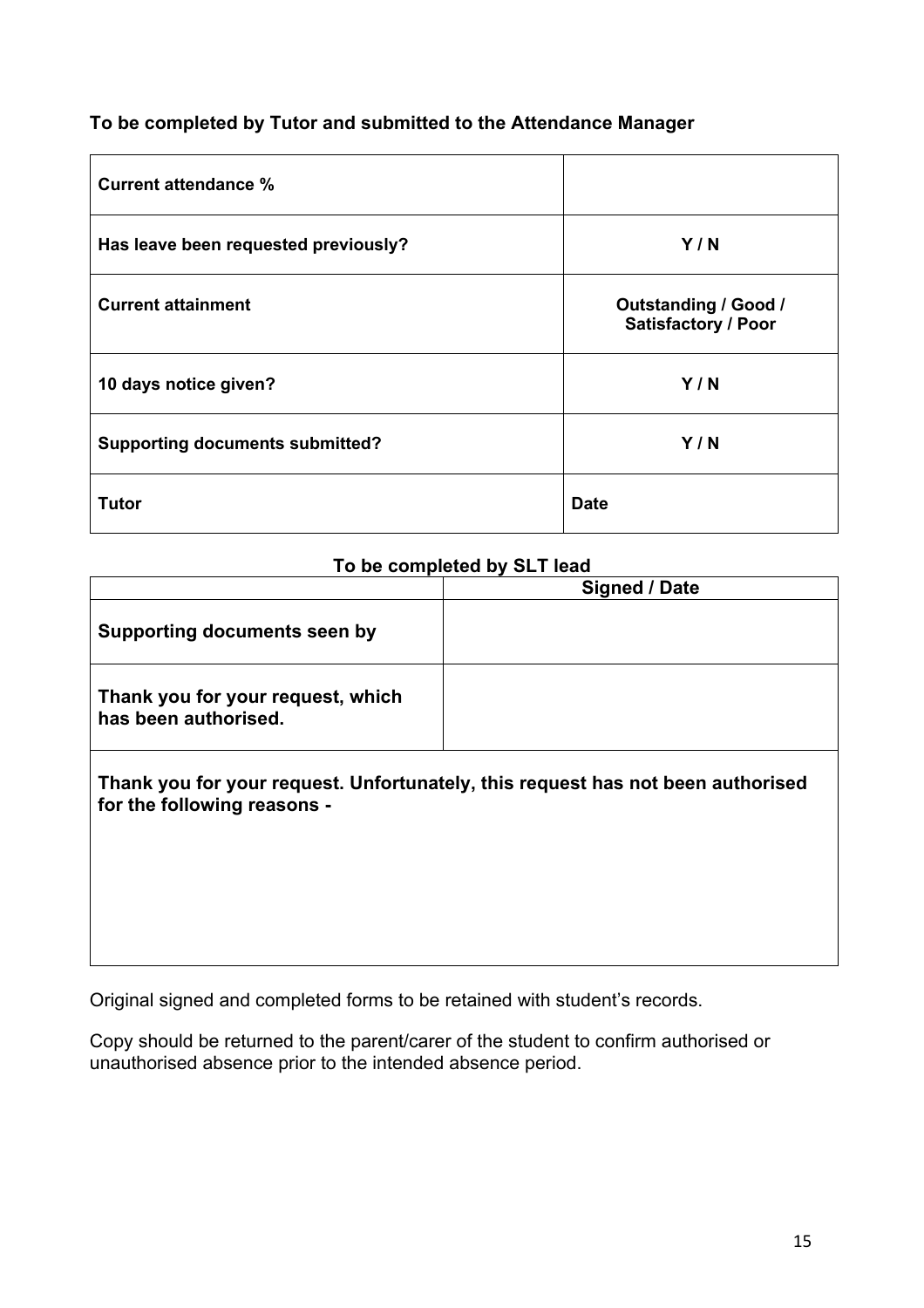# **Absence from School for Exceptional Circumstances Information for Parents**

# **Your Legal Responsibility**

You have a legal duty to make sure your child attends school regularly and punctually. The Academy will monitor attendance and take action if it is poor.

## **Applying for Leave of Absence**

You must obtain permission from the Principal if you want to take your child out of The Academy during term time. You can only do this if:

- you make an application in advance (at least 10 days) and
- there are **exceptional circumstances** or
- The leave of absence is requested so that your child can engage in an out of school educational activity such as a performance with a music group such as Cornwall Youth Orchestra, or a recognized sporting boy, for example.

It is at the discretion of the Principal how many days your child can be away from MBA if leave is granted. We will look at your child's attendance and progress before we make a decision.

# **Planning**

Academy holiday dates are published well ahead to help you plan your holidays. Please check these dates because holiday leave cannot be authorized unless there are *exceptional reasons* for a holiday to be taken in term time.

Permission cannot be given for a normal family holiday or because holidays are cheaper during term time. We cannot authorise leave for birthday treats or shopping trips. Whilst appreciating that many of our families are involved in seasonal work, this cannot count as an 'exceptional circumstance'.

# **Warning**

If you take your child out of school without permission you will be committing an offence under the Education Act 1996. We may refer the matter to the Education Welfare Service who may decide to issue a Penalty Notice under Section 444A and 444B of the Education Act 1996. This carries a fine of £60 per child per parent if paid within 21 days or £120 if paid after this but within 28 days. Failure to pay the penalty notice will result in Court action.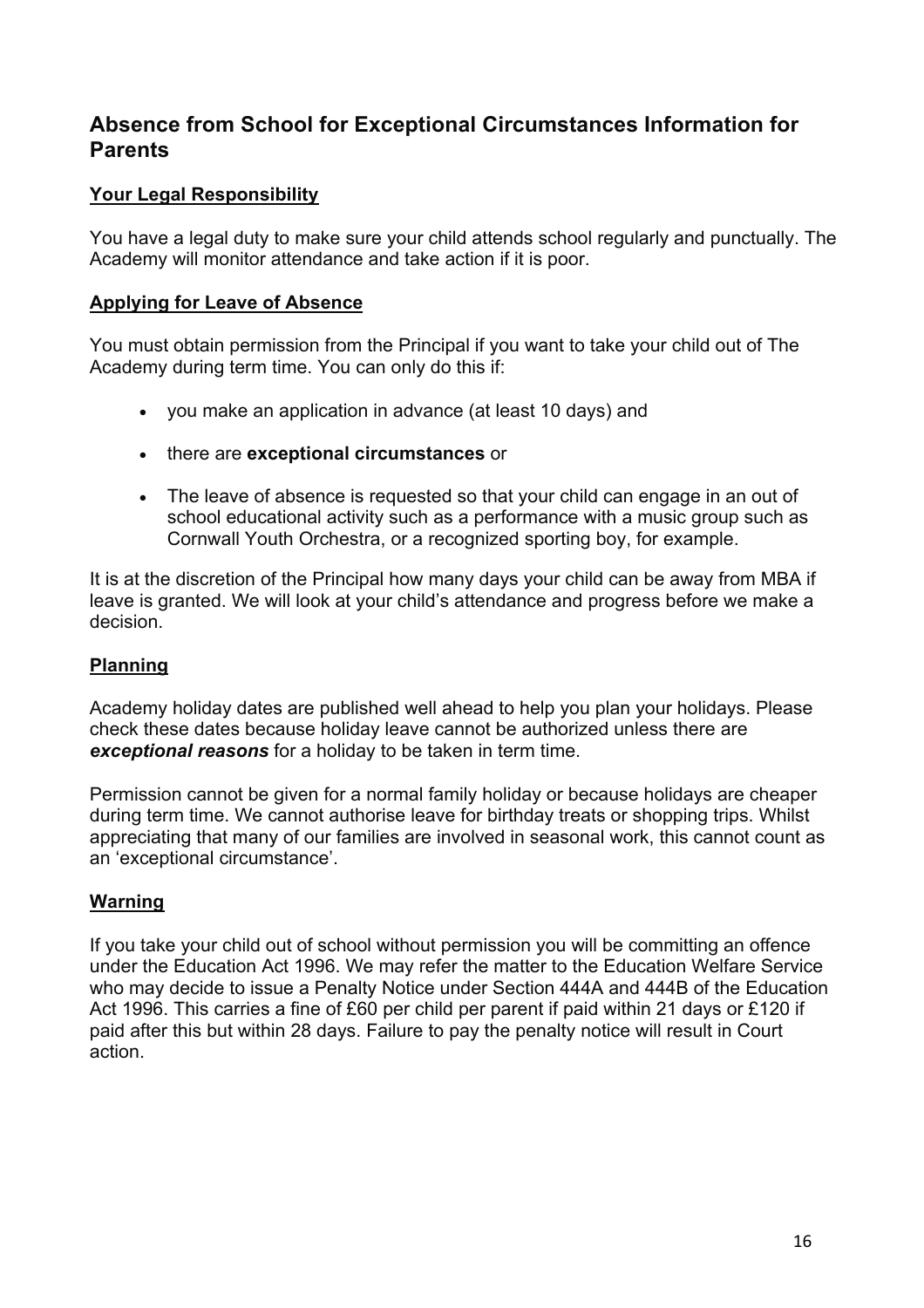# **Checklist for Penalty Notice Referral**

| <b>Student Name</b>                                                   |                                    |                    |           |
|-----------------------------------------------------------------------|------------------------------------|--------------------|-----------|
| Current rate of attendance (must be less than 94.5%                   | %                                  |                    |           |
| Child in Care                                                         | Y/N                                |                    |           |
| <b>Young Carer</b>                                                    | Y/N                                |                    |           |
| First Parent/Carer contact name                                       |                                    |                    |           |
| Dates of most recent ten unauthorised sessions of<br>absence          |                                    |                    |           |
| (Must be within 100 sessions/10 weeks)                                |                                    |                    |           |
| School action taken:                                                  | Date<br>actioned?                  | <b>By</b><br>Whom? | Comments? |
| <b>First Day Call</b>                                                 |                                    |                    |           |
| 1 <sup>st</sup> letter                                                |                                    |                    |           |
| $2nd$ letter                                                          |                                    |                    |           |
| 3rd letter                                                            |                                    |                    |           |
| <b>Broken Weeks letter</b>                                            |                                    |                    |           |
| N codes letter                                                        |                                    |                    |           |
| Medical evidence required letter                                      |                                    |                    |           |
| Attendance clinic requested                                           |                                    |                    |           |
| Referral to EWO                                                       |                                    |                    |           |
| Holiday request received                                              |                                    |                    |           |
| Holiday request refused                                               |                                    |                    |           |
| Belief that a penalty charge will improve attendance in<br>this case? |                                    |                    |           |
| Summary of thinking behind this case                                  |                                    |                    |           |
| Cross referenced with MBA Attendance policy                           |                                    |                    |           |
| Documents attached                                                    |                                    |                    |           |
|                                                                       |                                    |                    |           |
| Case discussed with?                                                  | Staff codes and date of discussion |                    |           |

Signed \_\_\_\_\_\_\_\_\_\_\_\_\_\_\_\_\_\_\_\_\_\_\_\_\_\_\_\_\_\_\_\_\_\_\_\_\_ Date Signed \_\_\_\_\_\_\_\_\_\_\_\_\_\_\_\_\_\_

Signed \_\_\_\_\_\_\_\_\_\_\_\_\_\_\_\_\_\_\_\_\_\_\_\_\_\_\_\_\_\_\_\_\_\_\_\_\_ Date Signed \_\_\_\_\_\_\_\_\_\_\_\_\_\_\_\_\_\_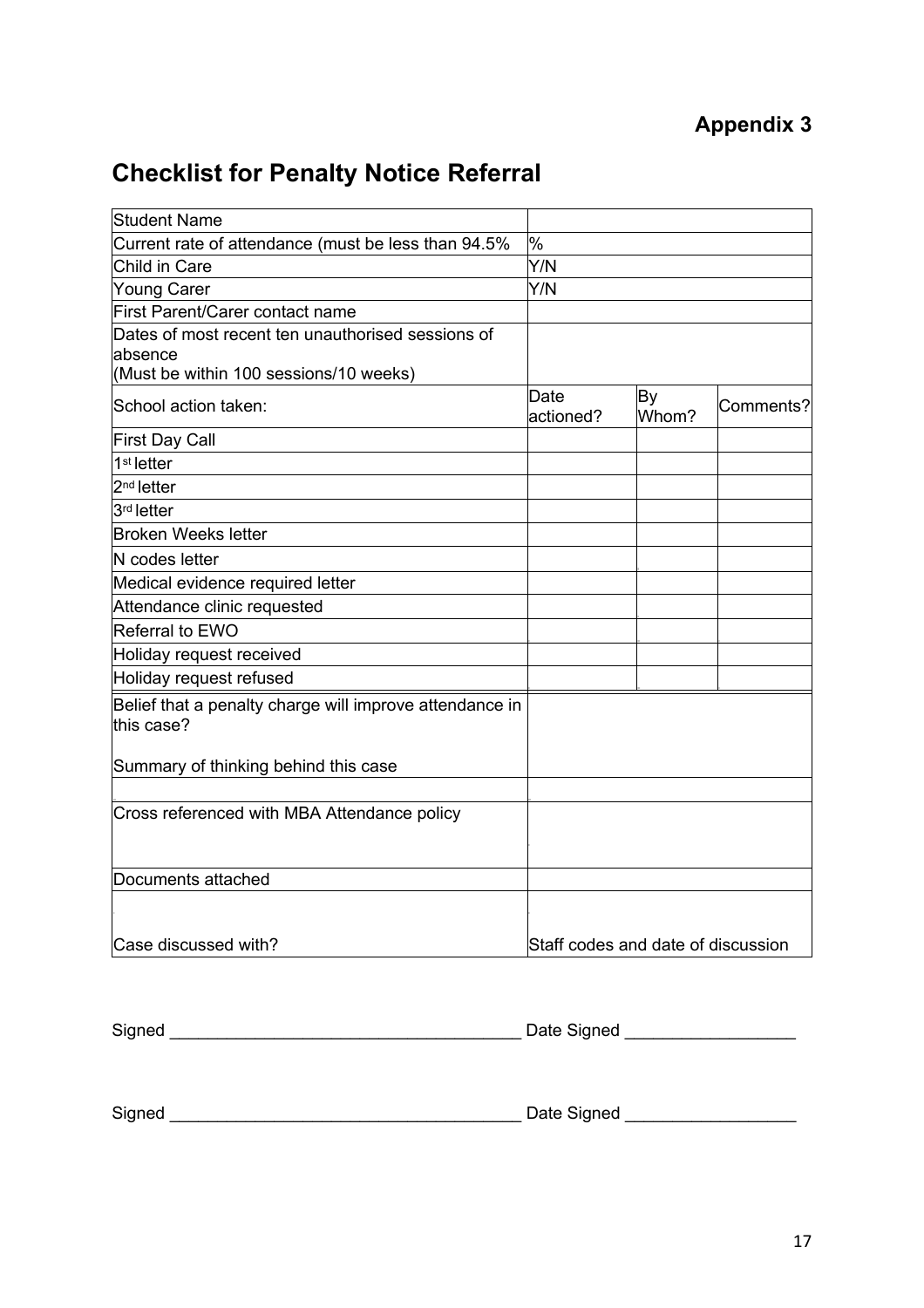# **Mounts Bay Academy**

#### **Day to Day procedures for Raising levels of Attendance**

#### **Form Tutors**

- a) *Rewards positive attendance wherever* possible warm welcome, particularly after absence
- b) Fortnightly celebration of top attending house via data shared in house assemblies and crew sessions
- **c)** First day calling/text Attendance Manager
- d) Have conversation with any student absent in the week, stressing importance of full attendance.
- e) Collect absence notes and send to reception.
- f) Contact home if no absent note has been handed in after 2 days.
- g) Carefully monitor students whose attendance has fallen below 93%. Establish reasons/patterns of absence. Liaise with HoY
- h) Identify students with regular broken weeks and make a supportive phone call home re concerns.
- i) CPOM any emails or letters from parents requesting time off. Requests for term time leave of absence forms can be collected from reception. Please complete the reverse of the sheet.
- j) Ensure punctuality is monitored. Record as late and issue m codes for students arriving late at tutor or crew sessions
- k) Contact home once 3 lates have been recorded in a semester. LTD will be issued
- l) Att 1 letter is to be sent by tutor when attendance falls below 90%. Liaise with JD
- m) CPOMS all interactions.

#### **Heads of Year**

- a) Quality Assure stage 1 processes.
- b) Issue Att 2 letter if further absences are incurred after sending of Att 1 letter
- c) Att 2 letter requests attendance clinic. This can be with HoY or Tutor.
- d) At meeting discuss any barriers to learning and accommodate any requests where appropriate. Initiate any appropriate interventions.
- e) Inform parents that if there is no improvement, medical evidence will be required before we can authorise absences.
- f) Persistent lateness but arriving before registers closed can be dealt with by means of conversations and M codes and appropriate sanctions
- g) CPOMS all interactions

#### **Assistant Principal - Attendance**

- a) Quality Assure stage 2 processes.
- b) Where there is continued absence following the attendance clinic mtg (cf c/d/e above), issue a medical evidence or att 3 letter - whichever is most appropriate
- c) Meet with student and parents to highlight concerns. Explain possible consequence of the case moving to prosecution
- d) Review any further barriers to full attendance and consider short term alternative provision if appropriate.
- e) Where there are continued concerns, discuss with VP and HoY re next steps, which could be prosecution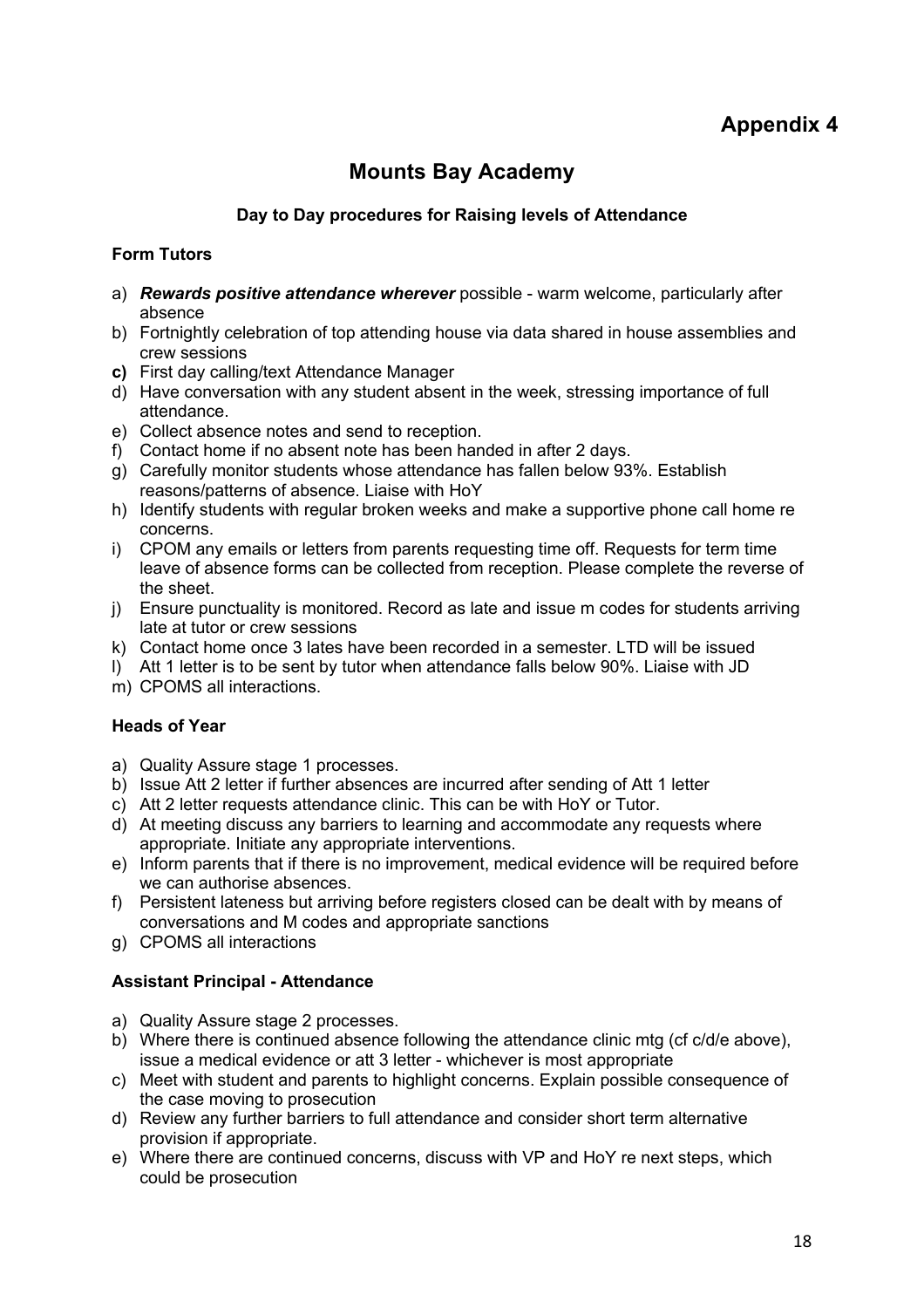- f) Complete Child Missing Education referral where students have been absent for 2 weeks without any contact.
- g) Consider the use of PN if there are ten sessions of unauthorised absence in a period of 100 sessions - this could be absence of any type, including unauthorised holiday
- h) CPOMS all interactions.

#### **Prosecution Process**

If it is decided at the meeting above to proceed to prosecution, then this model is to be followed:

- a) Home visit arranged to discuss issues and any barriers to attendance. VP
- b) Monitor weekly and issue first warning letter of prosecution when 10 further unauthorised sessions have been recorded.
- c) Continue to monitor and issue second warning letter. Set up Education Planning Meeting with parents and any relevant agencies. Decide whether final warning should be issued or whether new information has emerged, requiring further support to be put in place.
- d) Where final warning has been given and a further 10 sessions of unauthorised absence has been accrued, prepare legal papers and submit to Cornwall Council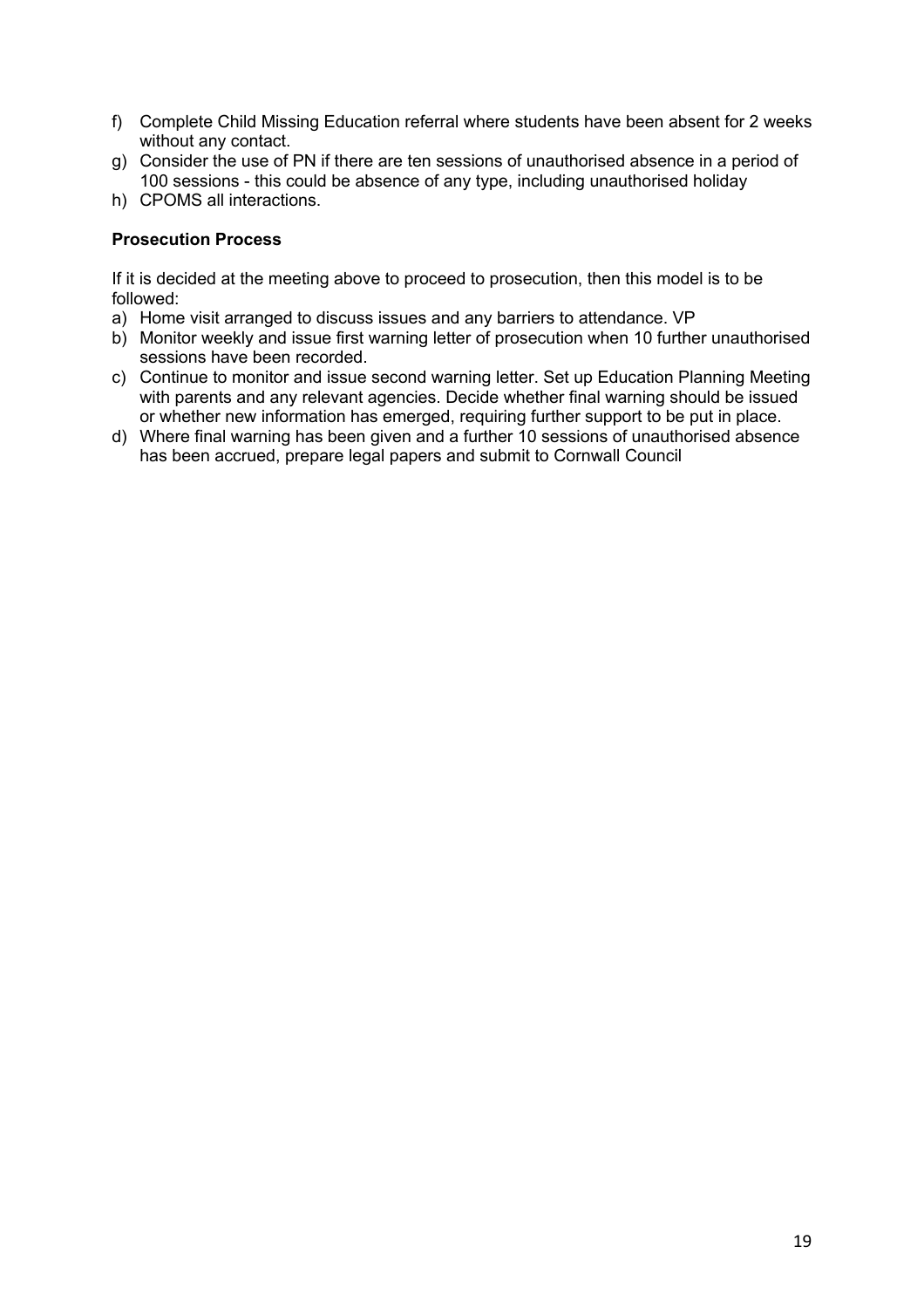#### ATT1 [Date]

[Recipient Name] [Address] [City, County] [Postcode]

Dear [Recipient Name]**:**

Student attendance at Mounts Bay Academy is above the national average for secondary schools and we are pleased that the majority of students contribute to this. The Academy offers an exciting curriculum in a caring and nurturing environment where the best of each individual is recognised and celebrated - this provides a fantastic foundation for life in the 21st century world. Therefore, students need to attend regularly in order to benefit from this provision. Of course, it is also a criminal offence for a parent/carer not to get their child to attend school regularly.

I am writing with regard to **[names]** attendance which is giving cause for concern. As you can see from the enclosed registration sheet  $\lceil$  name  $\rceil$  has an attendance of  $\lceil$ xx.x $\rceil$ %, and this is below statutory expectations. 90% attendance equates to missing one day of school a fortnight which adds up to nearly four weeks of school over the course of an academic year. 90% attenders miss 19 days of school each year.

Though 90% might initially seem quite a high percentage, a 90% attender would miss around 110 hours of education over the year.

#### *'Parents/Carers have a legal responsibility to ensure that their children attend school from age 5 to 16'* **'Improving Attendance at School', DfE guidance 2012**

I appreciate that you are aware of the absences but there will be a marked effect on progress if the absence continues at this rate. It is suggested that a 1% increase in attendance can equate to a 5-6% improvement in examination results at the end of Year 11.

In some cases, parents/carers will be issued with a penalty notice for the non-attendance of their children at school (section 444a and 444B of the 1996 Education Act). This takes the form of a fine which can lead to prosecution if not paid. The Penalty notice is currently £60 rising to £120 if not paid within 21 days

[name] is not at that stage as yet and I am confident that [name's] attendance will improve. If you feel the Tutor, Head of Year or other staff can help you in improving attendance, please do not hesitate to get in touch with me.

Yours Sincerely

[Your Name] [Title]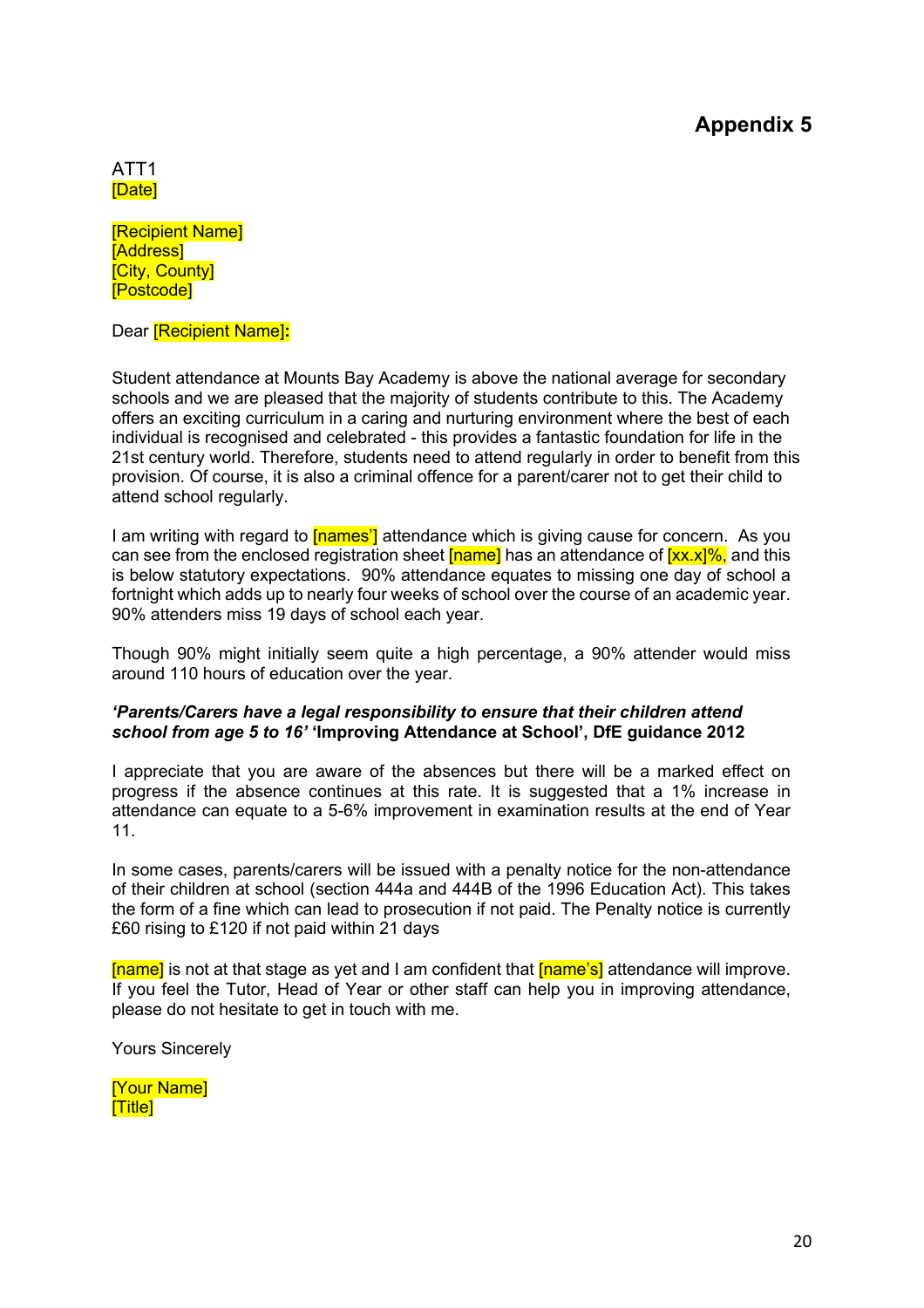ATT2 [Date]

[Recipient Name] **[Address] [City, County]** [Postcode]

Dear [Recipient Name]**:**

Student attendance at Mounts Bay Academy is above the national average for secondary schools and we are pleased that the majority of students contribute to this. The Academy offers an exciting curriculum in a caring and nurturing environment where the best of each individual is recognised and celebrated - this provides a fantastic foundation for life in the 21st century world. Therefore, students need to attend regularly in order to benefit from this provision. Of course, it is also a criminal offence for a parent/carer not to get their child to attend school regularly.

I contacted you on *[date]* with regard to *[name]*'s attendance. Unfortunately, this has not improved and the attendance figure has now dropped to  $\frac{[**.*]}{[%]}$ .

This is of considerable concern to us and I would like to invite you into school for an attendance meeting. Please could you contact myself as Head of Year or your Tutor to arrange a mutually convenient time and date for us to meet up to help us to resolve any barriers to full attendance? If we do not hear from you within five days from the date of this letter we will be contacting you in order to arrange this meeting.

I appreciate that you are aware of the absences but there will be a marked effect on [name's] education if [name] is in not at school. It is suggested that a 1% increase in attendance can equate to a 5-6% improvement in examination results at the end of Year 11.

The Student Services team at Mounts Bay Academy are here to help parents and carers in cases of poor attendance. They can liaise with medical professionals in the case of absence through illness, as well as social services and other welfare organisations; all with the intention of improving attendance (that tackle a wide range of reasons for absence).

Given that this is the second communication, we are now approaching the stage where a penalty notice could be issued to you under sections 444A and 444B of the 1996 Education Act, with the possibility of prosecution for non-payment, particularly in the case of unauthorised absences. The Penalty notice is currently £60 rising to £120 if not paid within 21 days.

Yours Sincerely

[Your Name] **Title1**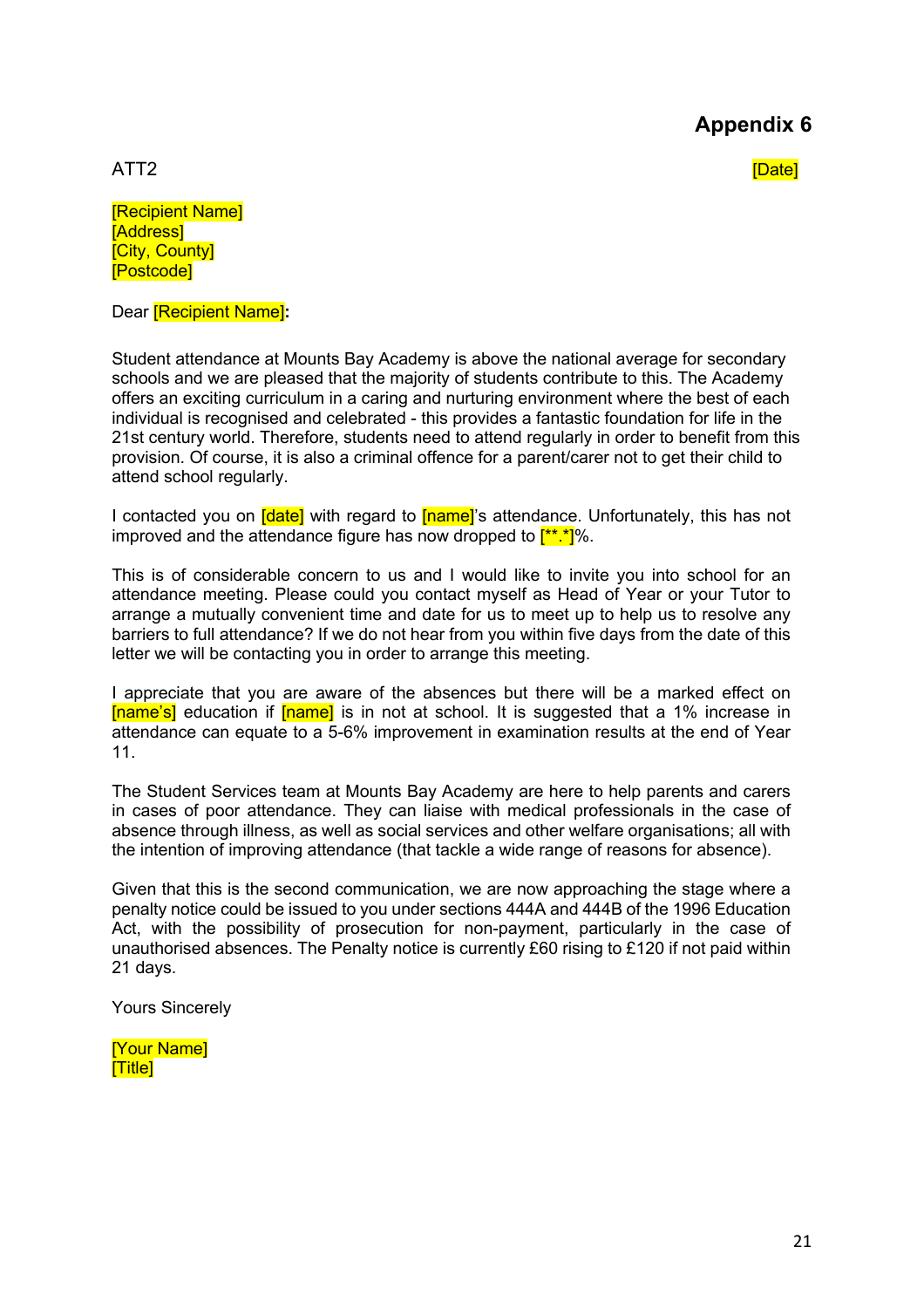ATT3 & Medical Evidence **Example 2008** Control of the Control of the Control of the Control of the Control of the Control of the Control of the Control of the Control of the Control of the Control of the Control of the Con

[Recipient Name] [Address] **[City, County]** [Postcode]

Dear [Recipient Name]**:**

Further to our previous communications, we remain very concerned about **[name]**'s level of attendance which remains a worry at  $[t^*]\%$ . In line with guidance from the Education Welfare Service, we have taken the decision that we are now no longer able to code [name]'s absence as illness unless we have medical confirmation that this is the case. The academy will need to see a dated appointment card, doctor's note, prescription or similar official document before we authorise the absence as illness. If this information is not provided then the absence will be recorded as unauthorised.

The enclosed registration sheet will give you details of specific days of absence.

The Tutor, Head of Year and Student Services team at Mounts Bay Academy are here to help parents and carers in cases of poor attendance. They can liaise with medical professionals in the case of absence through illness, as well as social services and other welfare organisations; all with the intention of improving attendance (that tackle a wide range of reasons for absence.)

This case has been referred to me and I shall discuss next steps with Mr. Hall, Academy Principal, who is accountable for attendance at the academy.

#### **Next steps will be considered at a meeting on [date] at [\*\*]am/pm, and you are strongly encouraged to attend.**

You will be aware from my previous letter that a possible outcome from this meeting could be the issuing of a penalty notice against yourself (section 444a and 444B of the 1996 Education Act), which could lead to prosecution if not paid. Please refer to the Student Attendance Policy which can be seen on our website or is available from the academy. The Penalty notice is currently £60 rising to £120 if not paid within 21 days.

I appreciate that you are aware of the absences but there will be a marked effect on [name's] education if [name's] persists in not being at school. I hope [name's] attendance will improve and if you feel you need to discuss this please contact me at your convenience.

Yours Sincerely

Mr S Royle Vice Principal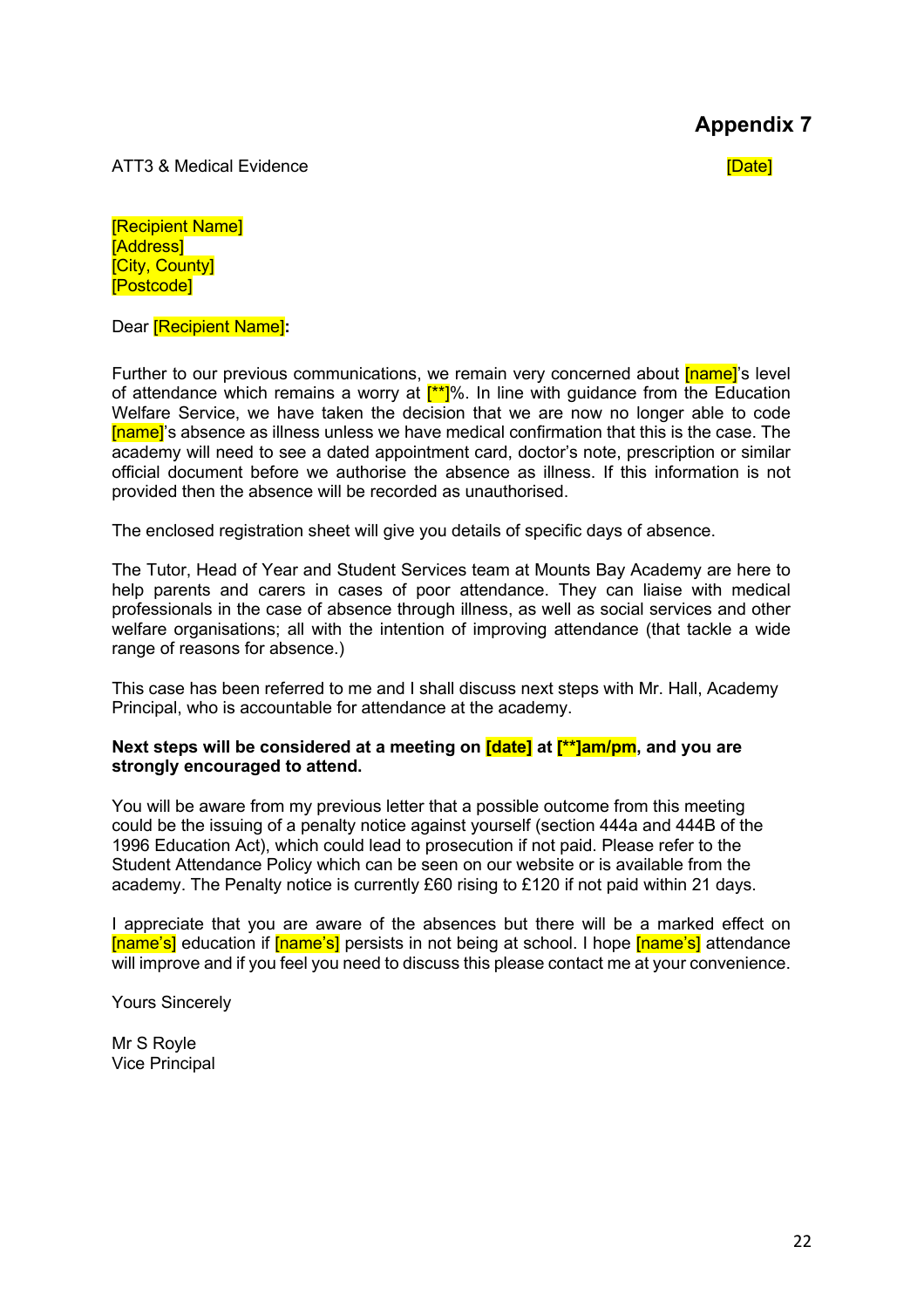Truancy [Date]

[Recipient Name] [Address] **[City, County]** [Postcode]

Dear [Recipient Name]**:**

Student attendance at Mounts Bay Academy is above the national average for secondary schools and we are pleased that the majority of students contribute to this. The Academy offers an exciting curriculum in a caring and nurturing environment where the best of each individual is recognised and celebrated - this provides a fantastic foundation for life in the 21st century world. Therefore, students need to attend regularly in order to benefit from this provision. Of course, it is also a criminal offence for a parent/carer not to get their child to attend school regularly.

Unfortunately, I have to inform you that **[name]** walked off site at **[time]** on **[date]**. This obviously contravenes academy rules, but does raise a serious health and safety challenge. You have chosen to send **[name]** to Mounts Bay Academy and our job is to keep all of the young people in our care safe. This cannot happen if they do not follow instructions and leave the school site.

This truancy has been recorded as unauthorised absence.

#### *'Parents/Carers have a legal responsibility to ensure that their children attend school from age 5 to 16'*

#### **'Improving Attendance at School', DfE guidance 2012**

Parents/Carers of students who have ten or more sessions of unauthorised absence can be issued with a penalty notice under sections 444A and 444B of the 1996 Education Act, with the possibility of prosecution for non-payment, particularly in the case of unauthorised absences. The Penalty notice is currently £60 rising to £120 if not paid within 21 days.

Yours Sincerely

[Name] **Head of Year [x]**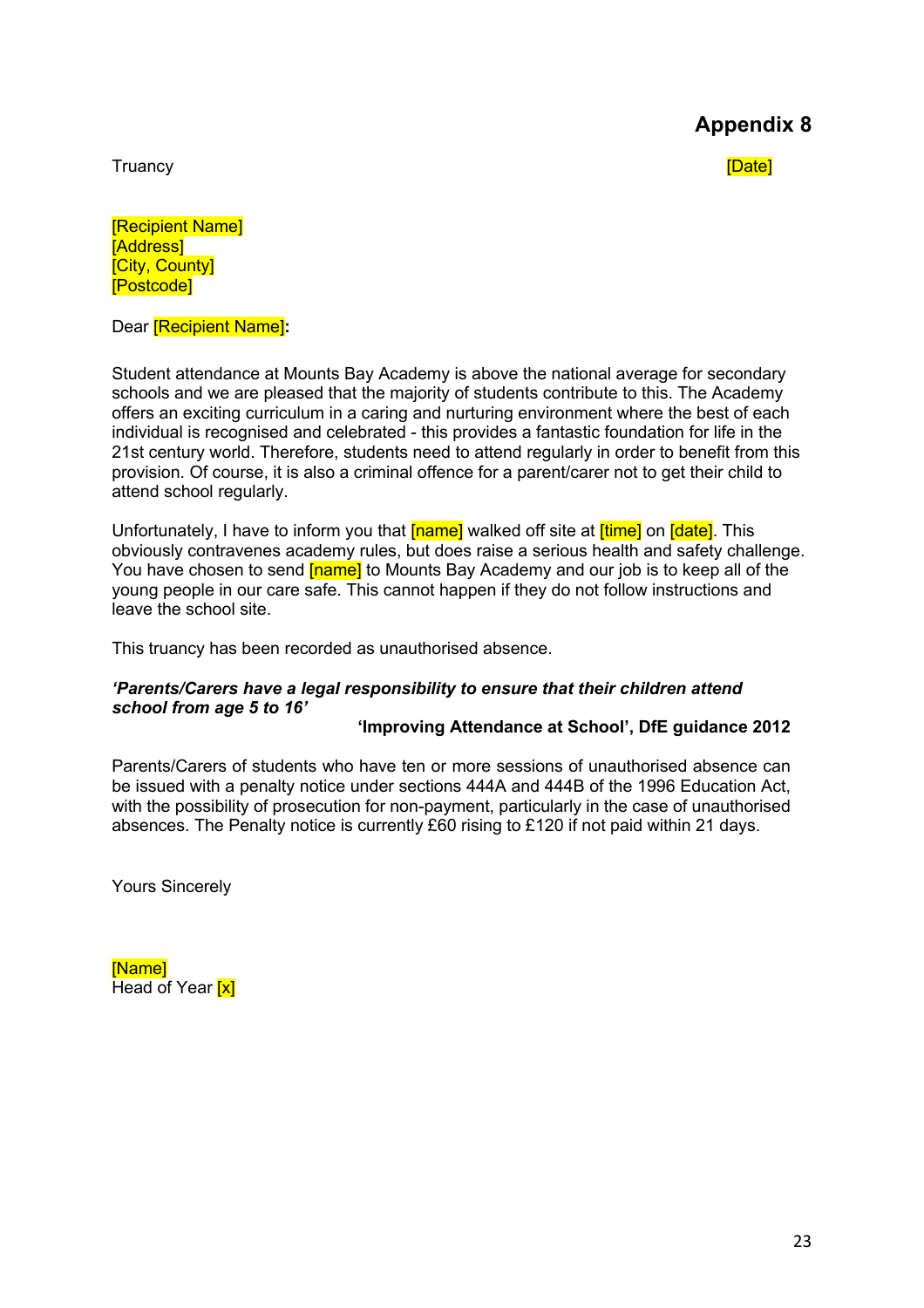Broken-weeks **in the set of the set of the set of the set of the set of the set of the set of the set of the set of the set of the set of the set of the set of the set of the set of the set of the set of the set of the set** 

[Recipient Name] [Address] **[City, County]** [Postcode]

Dear [Recipient Name]**:**

Student attendance at Mounts Bay Academy is above the national average for secondary schools and we are pleased that the majority of students contribute to this. The Academy offers an exciting curriculum in a caring and nurturing environment where the best of each individual is recognised and celebrated - this provides a fantastic foundation for life in the 21st century world. Therefore, students need to attend regularly in order to benefit from this provision. Of course, it is also a criminal offence for a parent/carer not to get their child to attend school regularly.

As Tutor, I am booming increasingly concerned about **[name's]** attendance which has fallen to  $\frac{f^{**}}{s}$ %. We are enclosing the attendance register and as you can see,  $\frac{f^n}{s}$  has had  $\frac{x}{x}$ out of [x] broken weeks - a broken week being a five-day school period where there has been at least one day of absence.

I would ask you to get in touch with me as soon as is possible either by telephone via the main reception on 01736 363240 or in person. If we are unable to improve this attendance figure then further steps could well be taken which could include the need for all absences to be supported by medical documentation, further meetings at school, the issuing of a Penalty Notice against the parent or even prosecution.

#### *'Parents/Carers have a legal responsibility to ensure that their children attend school from age 5 to 16'*

#### **'Improving Attendance at School', DfE guidance 2012**

I appreciate that you are aware of the absences but there will be a marked effect on progress if the absence continues at this rate. It is suggested that a 1% increase in attendance can equate to a 5-6% improvement in examination results at the end of Year 11.

I do hope that we are able to get in touch and get **[name]** into school more regularly.

Yours Sincerely

[Name] Tutor [x]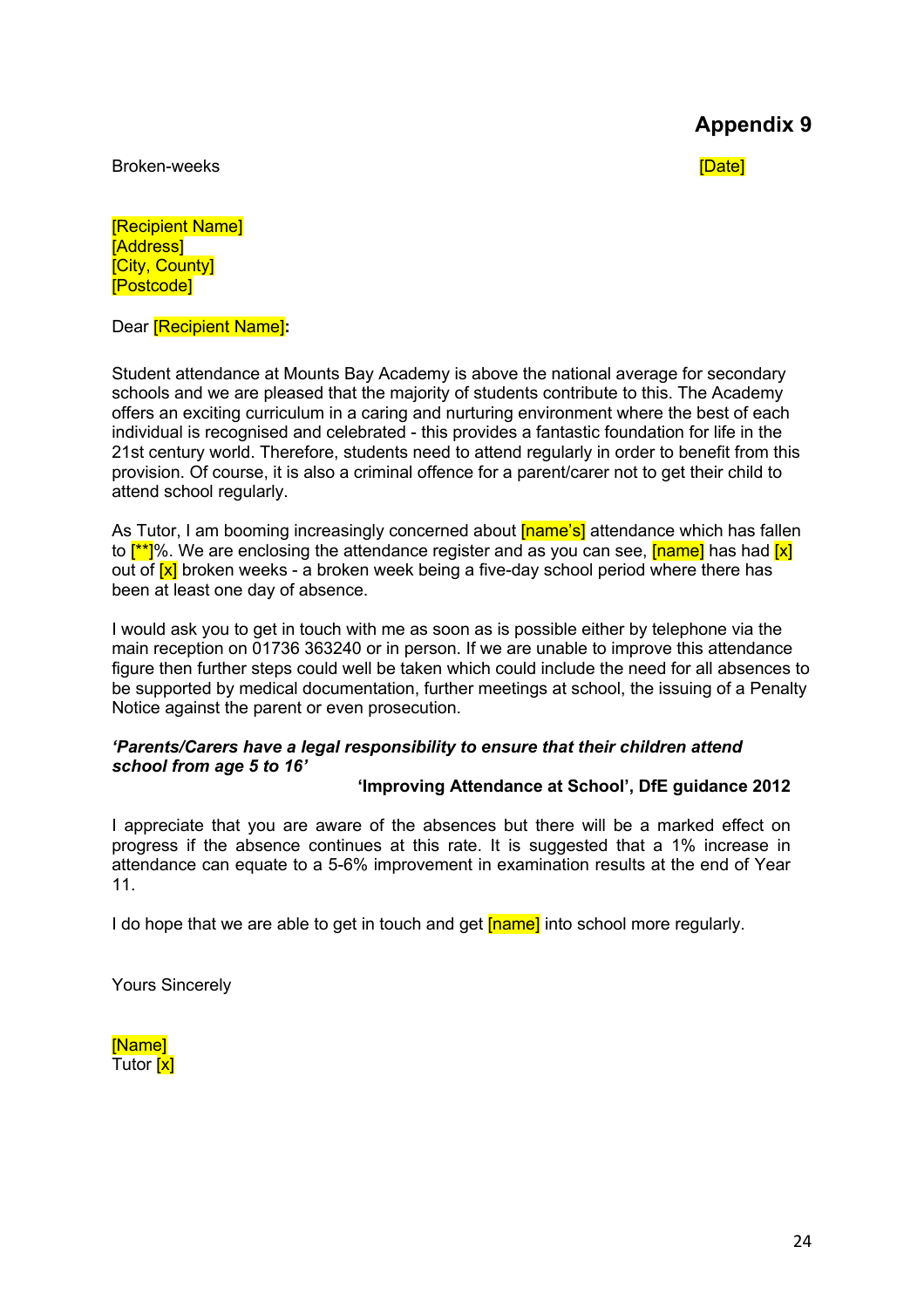A10 [Date]

[Recipient Name] [Address] **[City, County]** [Postcode]

Dear [Recipient Name]**:**

I am writing regarding your request to take [name] out of school from [date], and I am pleased to let you know that this absence has been authorised by the academy. This is an exceptional circumstance and we are pleased to support this.

We would ask that steps are made to make up whatever work is missed through this absence as there is no substitute for being in school and in the lessons delivered by qualified professional teachers, but our academy policy does allow absence to be authorised in exceptional circumstances.

Please refer to the Academy's Attendance Policy which can be found on the school website.

If there are any further details that you require, please do not hesitate to contact me.

Yours Sincerely

Mr L Hall Principal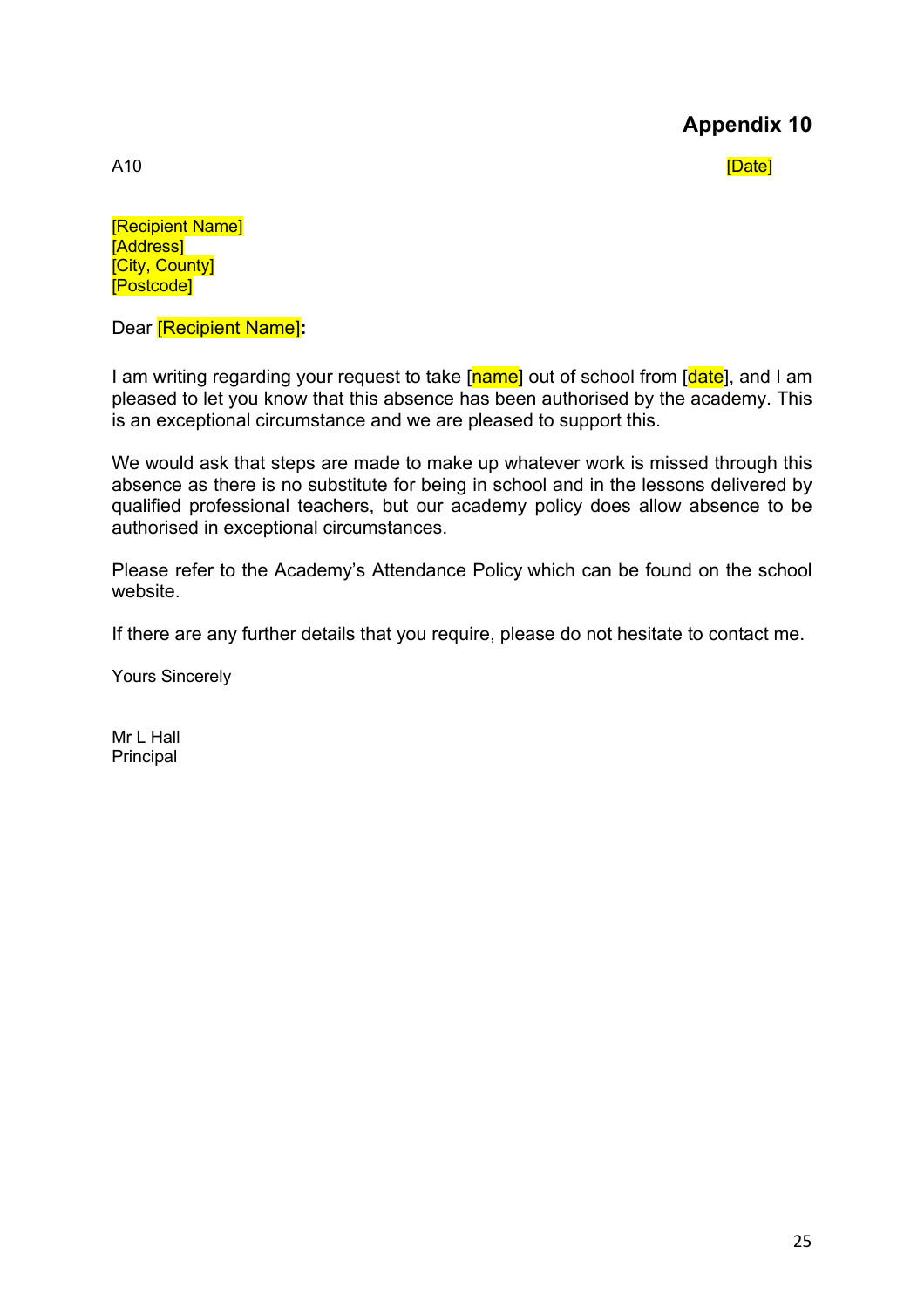A11 [Date]

[Recipient Name] [Address] **[City, County]** [Postcode]

Dear [Recipient Name]**:**

I am writing regarding your request to take [name] out of school from [date].

The law states that a planned absence from school should only be authorised for students in 'exceptional circumstances' Here at Mounts Bay Academy, we recognise that there are occasions when it is appropriate to authorise an absence; we look at each request on its own merit, taking into account purpose, attendance history and study commitment and seldom authorise a request for students in Year 10 and 11.

Under the circumstances, we are unable to authorise your request for absence. If [name] does not attend school on the dates concerned, the absence will be recorded as unauthorised.

 $[name]$ 's attendance is currently  $[xx.x\%]$ .

- $(i)$  If your child continues  $[his/her]$  schooling at this rate  $[he/she]$  will miss the equivalent of [number] terms over [his/her] 1, 2, 3 4, or 5 years at Mounts Bay Academy.
- (ii) [Name] is missing more school than [his/her] classmates, whose average attendance is above 94.5%.

If you still decide to take your child out of school, without permission, you will be committing an offence under the Education Act 1996. We will refer the matter to Cornwall Council to consider legal action against you. A penalty notice can be issued under section 444a and 444b of the Education Act 1996. This carries a fine of £60 if paid within 21 days or £120 if paid after this but within 28 days. Failure to pay the penalty will result in court action. Persistent absences, not authorised by the school may result in a prosecution in the Magistrates' Court leading to fines up to £2500 and/or custodial sentences.

Please refer to the School's Attendance Policy which can be found on the school website.

I would like to offer you the opportunity to contact the Student Services Team at Mounts Bay Academy if you would like advice or support in helping your child to attend school more regularly. Mounts Bay Academy is committed to maximising the education of all its students and aims to work with parents and carers to ensure this can be achieved. If you would like to discuss this further, please contact the academy.

Yours Sincerely

Mr L Hall Principal